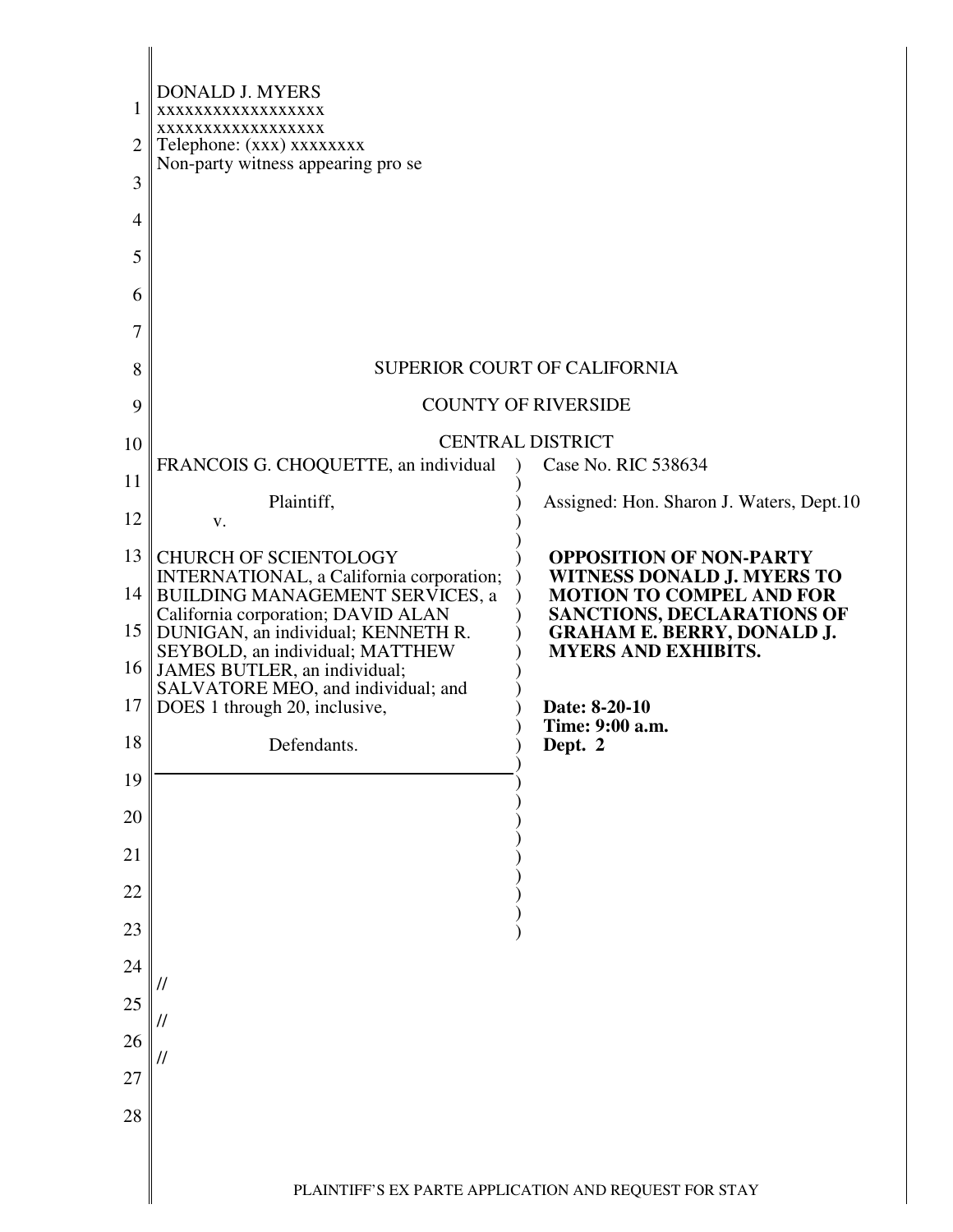| $\mathbf{1}$   |                                                                                                 |
|----------------|-------------------------------------------------------------------------------------------------|
| $\overline{2}$ | TO ALL PARTIES AND TO THEIR ATTORNEYS OF RECORD:                                                |
| 3              |                                                                                                 |
| 4              | COMES NOW non-party witness Donald J. Myers and submits his opposition to                       |
| 5              | Defendant's Motion to Compel Deposition and for Sanctions.                                      |
| 6              |                                                                                                 |
| 7              | This Opposition is based upon the supporting Memorandum of Points and Authorities, the          |
| 8              | attached declarations of Donald J. Myers and his former attorney Graham E. Berry, the exhibits  |
| 9              |                                                                                                 |
| 10             | thereto, and such other matters as may properly be brought before the Court prior to, or at the |
| 11             | hearing on the pending motion.                                                                  |
| 12             |                                                                                                 |
| 13             |                                                                                                 |
| 14             | Dated: August 9, 2010.<br>Respectfully submitted,                                               |
| 15             |                                                                                                 |
| 16<br>17       | <b>Donald J. Myers</b>                                                                          |
| 18             | Non-party witness                                                                               |
| 19             |                                                                                                 |
| 20             |                                                                                                 |
| 21             |                                                                                                 |
| 22             |                                                                                                 |
| 23             |                                                                                                 |
| 24             |                                                                                                 |
| 25             |                                                                                                 |
| 26             |                                                                                                 |
| 27             |                                                                                                 |
| 28             |                                                                                                 |
|                |                                                                                                 |
|                | $\frac{2}{\text{Opposition of Donald J. Myers to Motion to Compel and For Sanctions}}$          |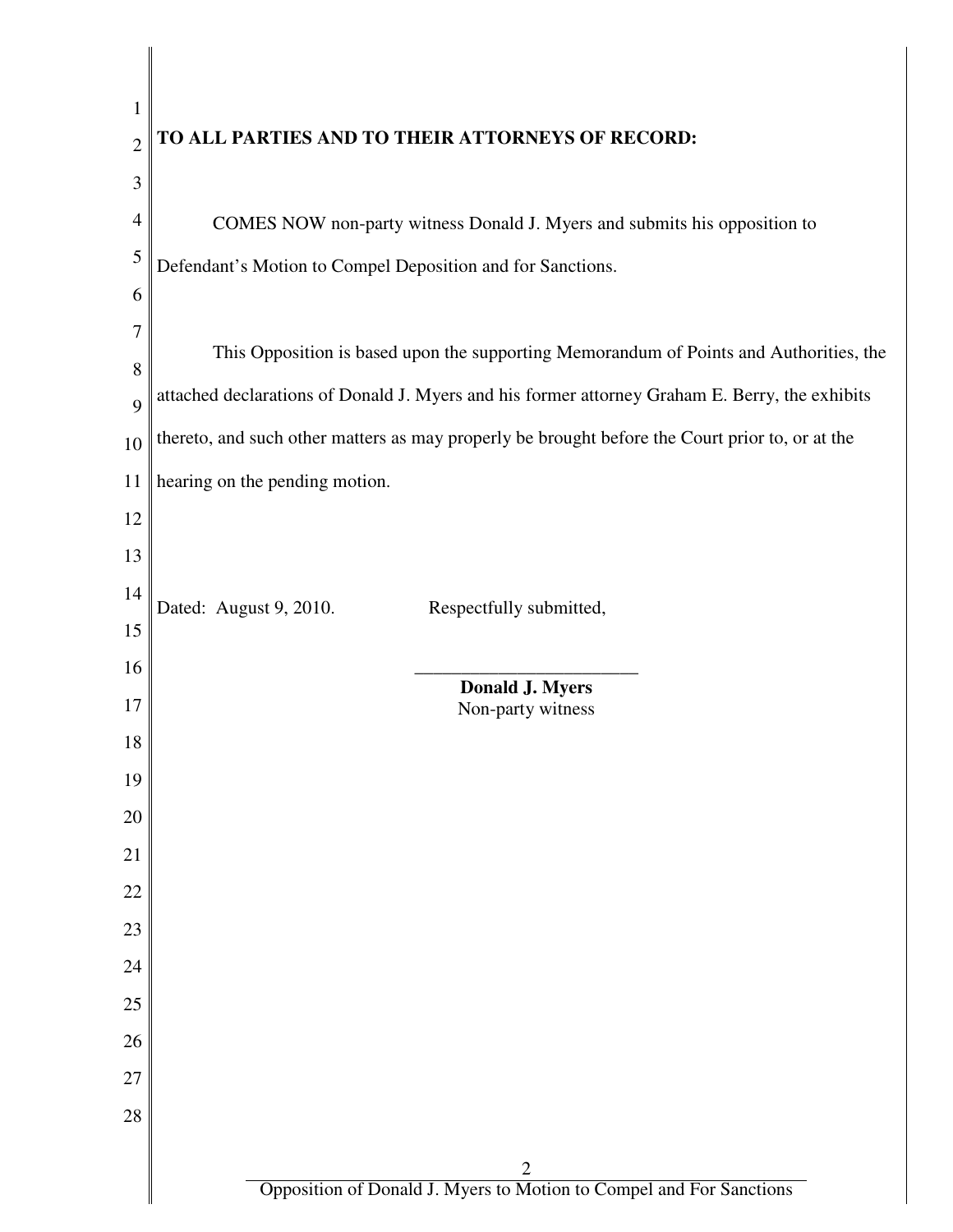1 2

3

## **MEMORANDUM OF POINTS AND AUTHORITIES**

## **I. INTRODUCTION**

4 5 6 7 8 9 10 11 12 13 14 I have been protesting against Scientology crime, abuse and other wrongful conduct for over two years. During that time, Mr. Moxon has been involved in various attempts to silence me including filing for restraining orders and criminal penalties. The only criminal conviction I have is a plea bargain for stepping on some pansies outside Scientology's "Gold Base" where the Scientologist's had been forcing us off the roadside by turning water sprinklers on us during protests and pickets. I stepped on the flowers to force the police to arrive. The total penalty against me was less than \$170.00. I have no other criminal or traffic convictions. Myers Declaration, para. 24. The defendants also mischaracterize me as some kind of masked terrorist as opposed to being a first amendment protestor against civil and human rights abuses. That is an untrue and unfair characterization. Myers Declaration, para. 24.

15 16 17 18 19 20 21 22 23 24 25 26 27 28 Despite the statements made in the pending motion to compel, and as shown below and in my supporting declaration, I have not refused to participate in discovery in this case. On the contrary, I have already turned over a 27 gigabytes of info, hours of video, photographics and other documentary materials in digital form. Myers Declaration, paras. 6, 20. I have also answered most of the questions that Mr. Moxon seemed to have for me at the May 28, 2010 deposition. Myers Declaration, paras. 11-18. The reason I was unwilling to continue with the deposition, as explained in my attached declaration, is that I felt Mr. Moxon's questions were such that I should have legal assistance. It is very difficult, and expensive, to find a lawyer willing to be involved in litigation against Scientology. Graham Berry and Barry Van Sickle are among the only lawyers willing to appear in Scientology related cases but they have not been available to assist me in this particular case for the reasons I explain in these papers. Myers Declaration, para. 5. Deposition transcript, pages 11:15-15:10 (Defendant's Exhibits in Support of Motion, Exhibit J.

3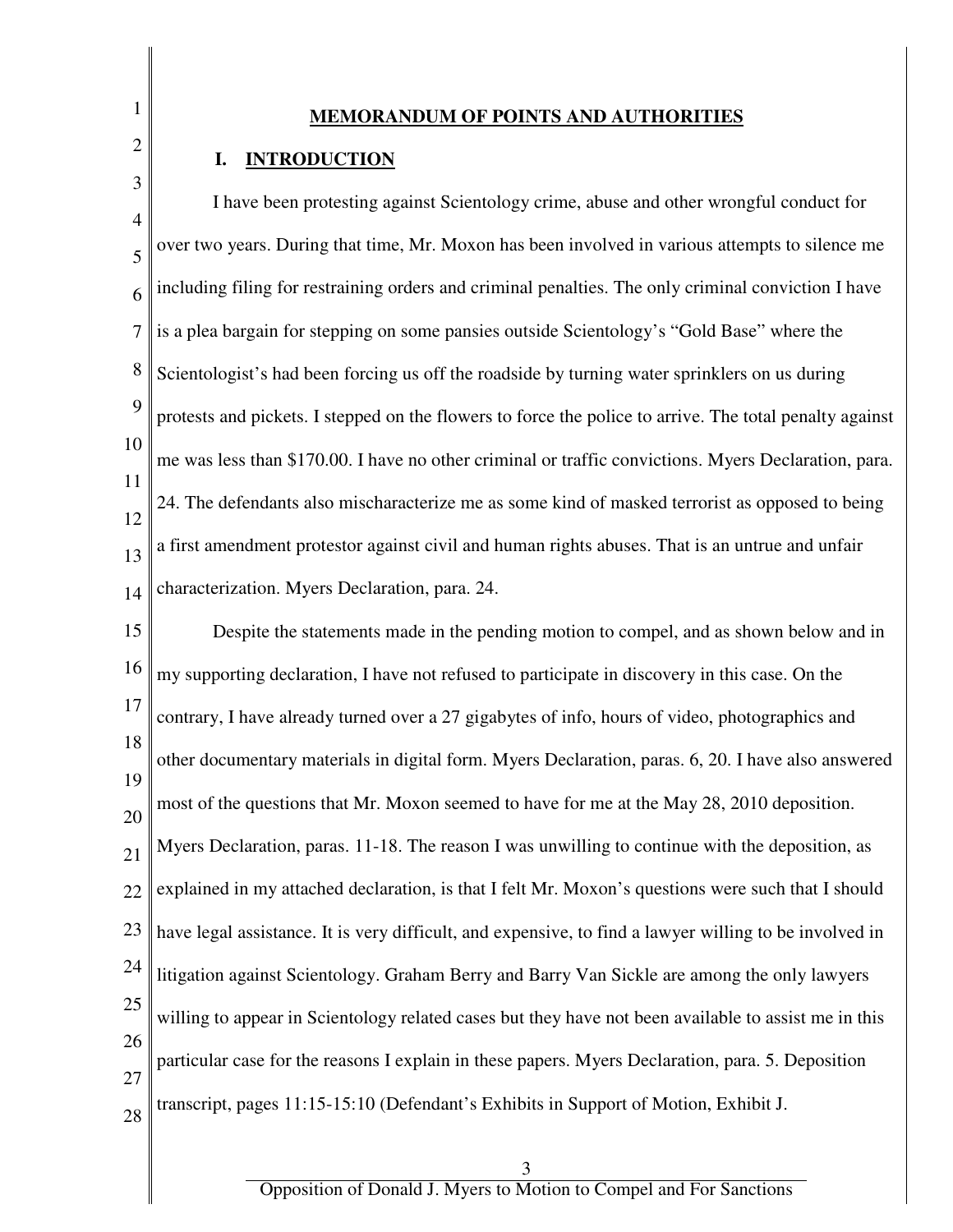//

1

2

## **II. STATEMENT OF FACTS**

3 4 5 6 7 8 9 10 11 12 13 14 15 16 17 18 19 20 21 22 23 24 25 26 27 28 **A.** The deposition notice that I received in this case required me to produce a large volume of photographs, videographs and documents; much of which appeared to me to have nothing to do with Mr. Choquette's lawsuit against the defendants. However, I willingly provided all this material in an external digital drive. It amounted to a mammoth 27 gigabytes of material. It was provided to the defendant's lawyers over a month before my deposition. Myers Decl., para.6. **B.** Defendant's attorney Kendrick L. Moxon works within the Church of Scientology International's Office of Special Affairs. It is also known as OSA or Department 20. Mr. Moxon has two offices both of which are a few miles from me. I do not have a vehicle. I depend upon public transport. Instead of seeking to take my deposition at one of his offices less than five miles and a half hour bus road from my residence, Mr. Moxon required me to spend half a day traveling to another lawyer's office 65 miles away in another county and now wants me to pay for the time it took him to drive there. Myers Declaration, paras.7, 8, 10. In addition, instead of the transcript of the deposition being sent to my home, I had to travel to the court reporter's office to review the transcript of the deposition of me that Mr. Moxon took on May 28, 2010. Myers Decl., para.21. **C.** Because of what I have experienced myself with litigation involving Mr. Moxon and the defendants in this case, and because of what I have read and become aware of, I wanted counsel to represent me at my deposition in this case. However, it is very difficult to find a lawyer willing to appear in litigation against the Scientology organization. Mr. Berry is one of the few attorney's so willing. He originally represented the plaintiff but withdrew after Mr. Moxon responded with a personal lawsuit against Mr. Berry. After he offered to represent witnesses at deposition in this case, I am informed and believe that Mr. Moxon and Mr. Cantrell suggested he would have a conflict of interest that could be reported to the State Bar. Mr. Van Sickle is one of the few other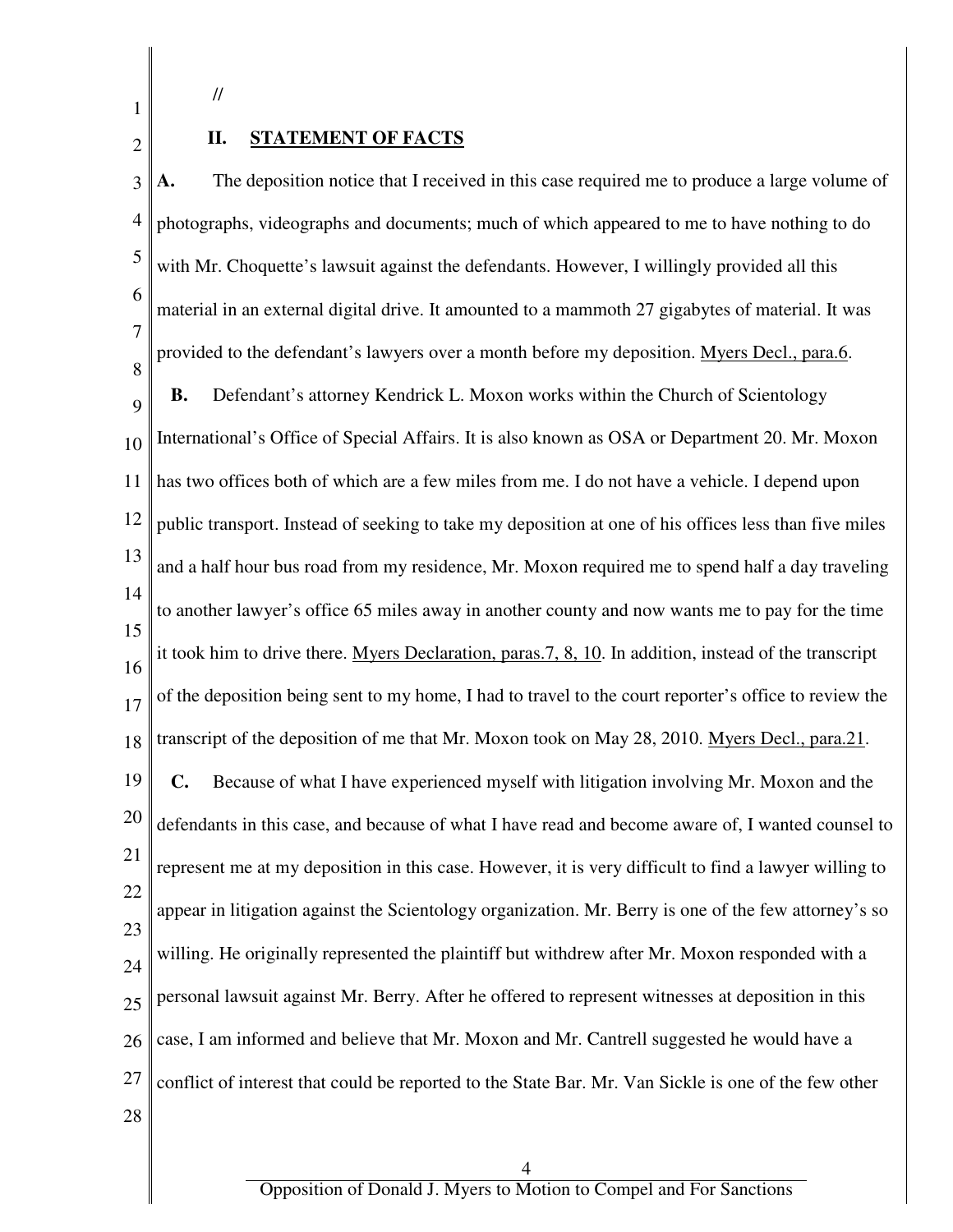| 1                        | attorneys willing to appear in litigation against the Church of Scientology. However, unlike Mr.         |
|--------------------------|----------------------------------------------------------------------------------------------------------|
| $\overline{2}$           | Berry, he does not appear <i>pro bono</i> on these types of cases and he has been recovering from        |
| 3                        | serious hip surgery. I cannot afford to pay for a lawyer. I cannot afford to pay any of the amount of    |
| $\overline{\mathcal{A}}$ | money that Mr. Moxon is demanding of me. Myers Declaration, paras.5,6, 9,11,12,14, 17, 19, 23.           |
| 5                        | On May 28, 2010, because of the transportation issues involved with the location of the<br>D.            |
| 6                        | deposition, I arrived late. The defendants started questioning me immediately and it was some            |
| 7                        | minutes before I could easily assert my wish not to proceed without the benefit of the advice and        |
| 8<br>9                   | assistance of counsel. Defendants proceeded with their questioning anyway. When they started             |
| 10                       | asking me irrelevant questions about the ownership of a bicycle and personal questions of whether        |
| 11                       | the plaintiff was on medication I decided that I really did need the assistance of a lawyer. These       |
| 12                       | were not matters I have direct knowledge of and I thought they may be protected from disclosure          |
| 13                       | by privacy and/or other rights. Myers Declaration, paras. 3, 10-19.                                      |
| 14                       | I was not present at the location of the attack and arrest of the plaintiff on the day it<br>Е.          |
| 15                       | happened. Myers Declaration, para.3.                                                                     |
| 16                       | After the attack and arrest of the plaintiff, he provided me with copies of videos that had<br>F.        |
| 17                       | 18   been taken by himself and others at the location on the day of the attack and arrest. I edited some |
| 19                       | of the video footage together for an Internet version. I later turned whatever copies and versions       |
| 20                       | over to the defendants as part of the 27 gigabyte document production I engaged in. See paragraph        |
| 21                       |                                                                                                          |
| 22                       | A above. At my deposition on May 28, 2010 Mr. Moxon questioned me about these videos before              |
| 23                       | moving away to other subjects. Myers Declaration, para.13-18.                                            |
| 24                       | When Mr. Moxon continued to ignore my requests that I be allowed more time to try and<br>G.              |
| 25                       | find a lawyer, and when he started asking me about the plaintiff's property and medications, I           |
| 26                       | decided I needed to stop the deposition and seek legal counsel. As explained in my declaration and       |
| 27                       |                                                                                                          |
| 28                       |                                                                                                          |
|                          | 5                                                                                                        |
|                          | Opposition of Donald J. Myers to Motion to Compel and For Sanctions                                      |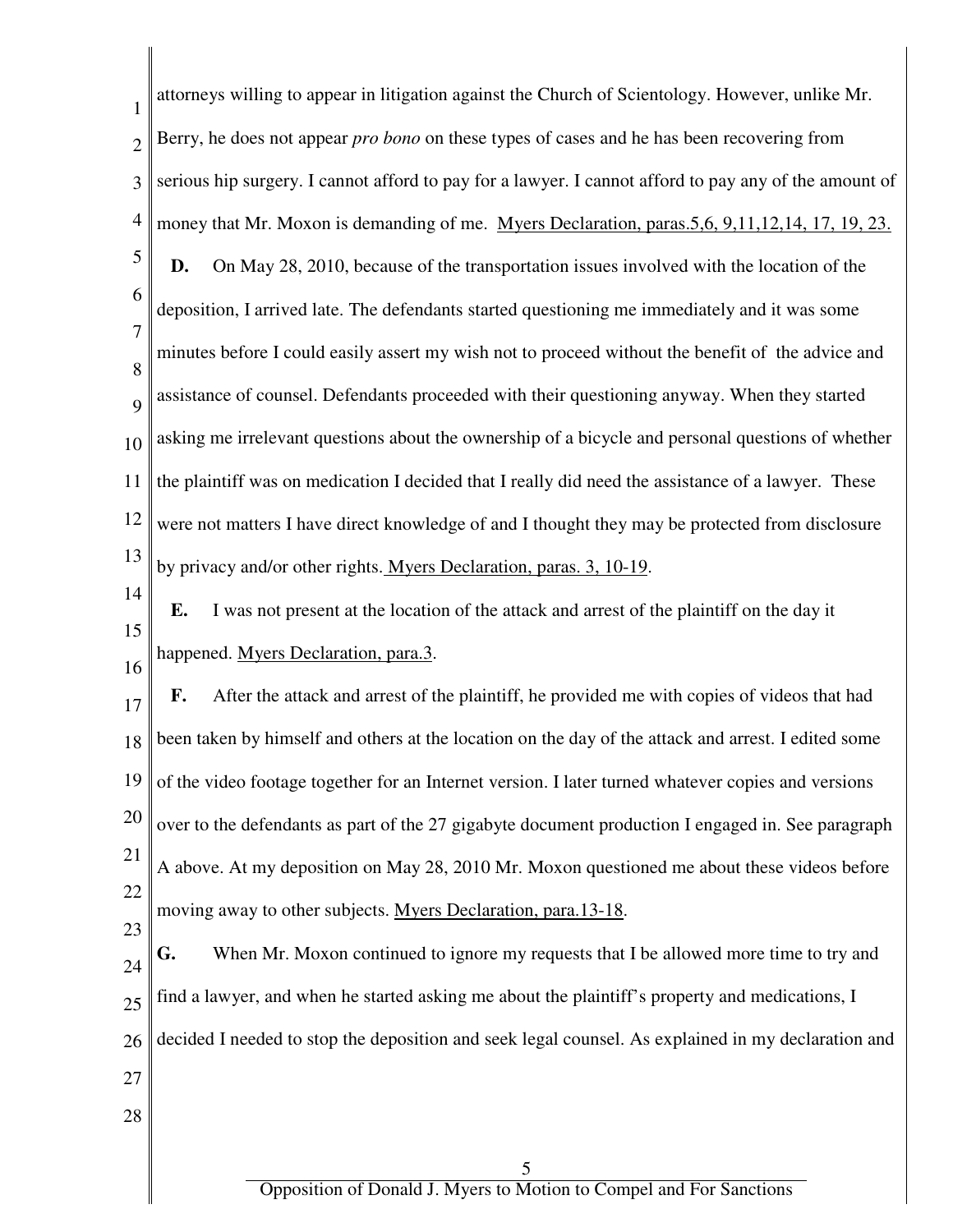| $\mathbf{1}$                                 | the exhibits thereto, it was my belief then and now that I was acting reasonably in all of the         |
|----------------------------------------------|--------------------------------------------------------------------------------------------------------|
| $\overline{2}$                               | circumstances. Myers Declaration, paras.17-19.                                                         |
| 3                                            | <b>III. ARGUMENT</b>                                                                                   |
| 4                                            | A. The edited videotape argument is a canard and a misdirection.                                       |
| 5                                            | The defendant's focus upon an edited video version of a number of different videos that                |
| 6                                            | were recorded by the plaintiff and others with him when he was attacked and arrested on October        |
| $\overline{7}$                               | 26, 2010 is a canard and a misdirection. The defendants [should] have the most comprehensive           |
| 8<br>9                                       | video and audio recordings of the incident from the dozens of camera and audio devices that are        |
| 10                                           | permanently located and constantly recording every movement and sound at and around the                |
| 11                                           | Scientology "Gold Base" at Gilman Hot Springs near Hemet, California. Myers Declaration,               |
| 12                                           | paras.3, 4, 6. Berry Declaration, para. 4. All of the video film (edited and unedited) that was called |
| 13                                           | for and in my possession has been turned over to the defendants. The defendants lawyers                |
| 14                                           | questioned me about these videos at my deposition on May 28, 2010. It appeared then that they          |
| 15                                           |                                                                                                        |
|                                              | had finished their questions of me. Myers Declaration, paras.6, 13, 20.                                |
|                                              | B. The characterization of me is untrue. Mr. Moxon has been after me for two years.                    |
|                                              | In 2008, I began protesting against what I believe are human rights violations, civil rights           |
|                                              | violations and criminal conduct being committed by the Scientology organization. After that I was      |
|                                              | followed by private investigators and law suits were filed against me in an effort to both stop me     |
|                                              | protesting against wrongful Scientology conduct and to punish me for having done so. Mr. Moxon         |
|                                              | and his private investigators have been principally involved in this activity.                         |
| 16<br>17<br>18<br>19<br>20<br>21<br>22<br>23 | My protests are done in a lighthearted manner and in comical costumes. I am not a masked               |
| 24                                           | terrorist engaged in hate crimes and religious bigotry as alleged by Mr. Moxon in the defendant's      |
| 25<br>26                                     | motion papers. Myers Declaration, paras.22, 24.                                                        |
| 27                                           |                                                                                                        |
| 28                                           |                                                                                                        |
|                                              | 6<br>Opposition of Donald J. Myers to Motion to Compel and For Sanctions                               |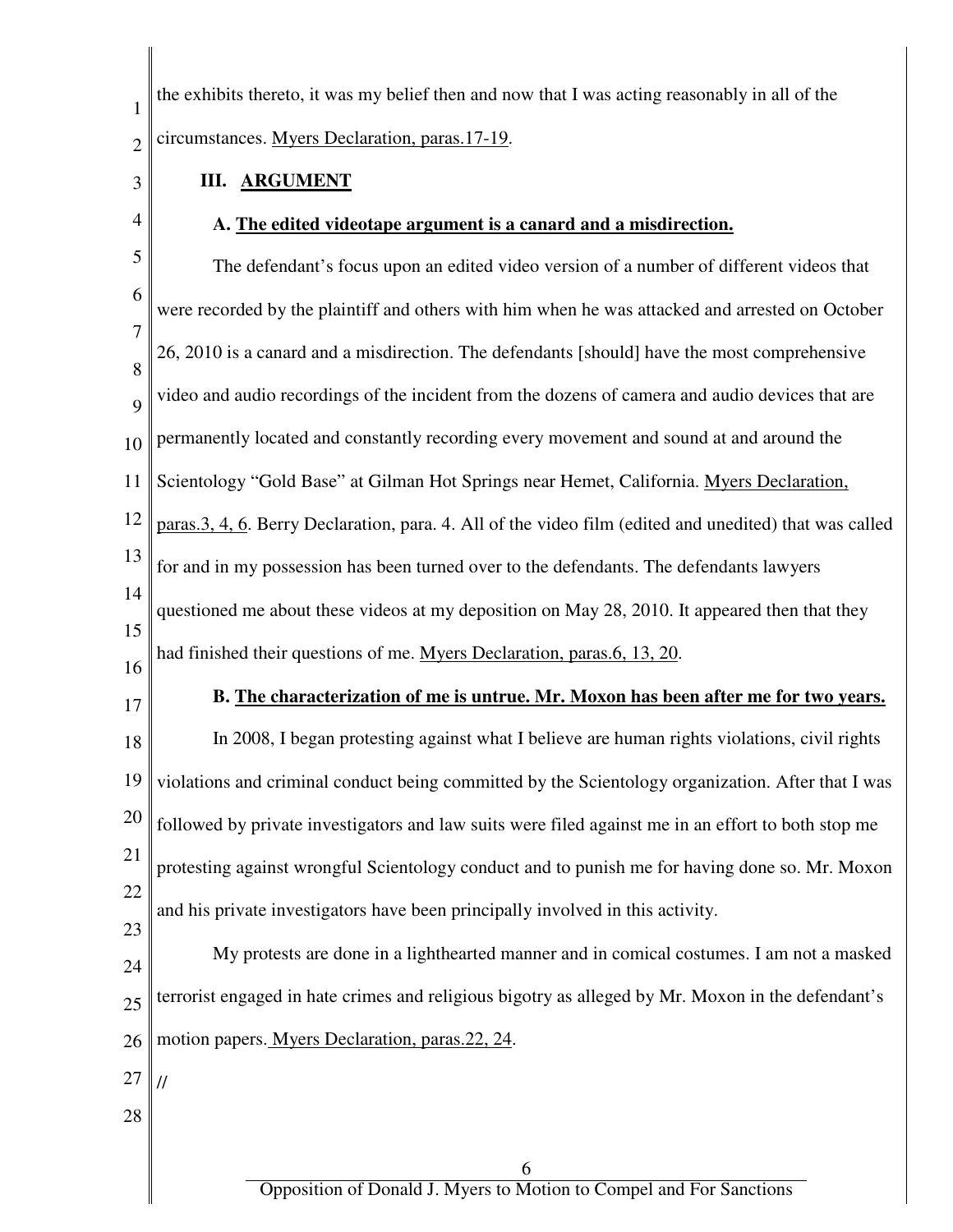| $\overline{2}$ |                                                                                                     |
|----------------|-----------------------------------------------------------------------------------------------------|
| 3              | C. The defendant's were engaged in improper and irrelevant questioning.                             |
| 4              | During the deposition of me on May 28, 2010 the defendant's lawyers questioned me                   |
| 5              | about the communications between and involving other lawyers including my own. Myers                |
| 6              | Declaration, para.12. He wanted to know about the ownership of a bicycle Mr. Choquette had in       |
| 7<br>8         | the taxi cab we arrived in, who was touching that bicycle and whether Mr. Choquette was on          |
| 9              | medication. Myers Declaration, para.16. It was at that juncture, after the defendant's lawyers had  |
| 10             | not honored my request to postpone the deposition so that I could continue to locate a lawyer, that |
| 11             | I decided I needed leave and seek further legal counsel and assistance. I believe that was a        |
| 12             | reasonable decision in the circumstances. The deposition had gone for nearly half an hour and the   |
| 13             | defendants lawyers appeared to me to be trying to harass me with comments and questions that        |
| 14             | were not within my knowledge. Myers Declaration, paras.12, 16. When I again requested a delay       |
| 15<br>16       | so I could retain counsel they suggested I was scared of my own "liability." Myers Decl., para.14.  |
| 17             | D. I have not refused to appear for deposition. I want a lawyer.                                    |
| 18             | The reputation and conduct of the Scientology organization and it's lawyers, like Mr.               |
| 19             | Moxon, is such that very few lawyers in the entire nation will appear in litigation against them.   |
| 20             | When Mr. Berry filed this lawsuit for plaintiff, Mr. Moxon responded with a lawsuit against Mr.     |
| 21             | Berry. When Mr. Berry withdrew from representation of the plaintiff he remained willing to          |
| 22             | provide pro bono representation of the witnesses. The defendant's lawyers suggested he could be     |
| 23<br>24       | punished by the State Bar for engaging in a conflict of interest. Myers Declaration, paras.5, 12.   |
| 25             | Berry Declaration, paras. 5-8. During my deposition on May 28, 2010 I repeatedly raised the issue   |
| 26             | of legal assistance before finally acting after the defendant's appeared to finish asking me        |
| 27             |                                                                                                     |
| 28             |                                                                                                     |
|                | 7                                                                                                   |
|                | Opposition of Donald J. Myers to Motion to Compel and For Sanctions                                 |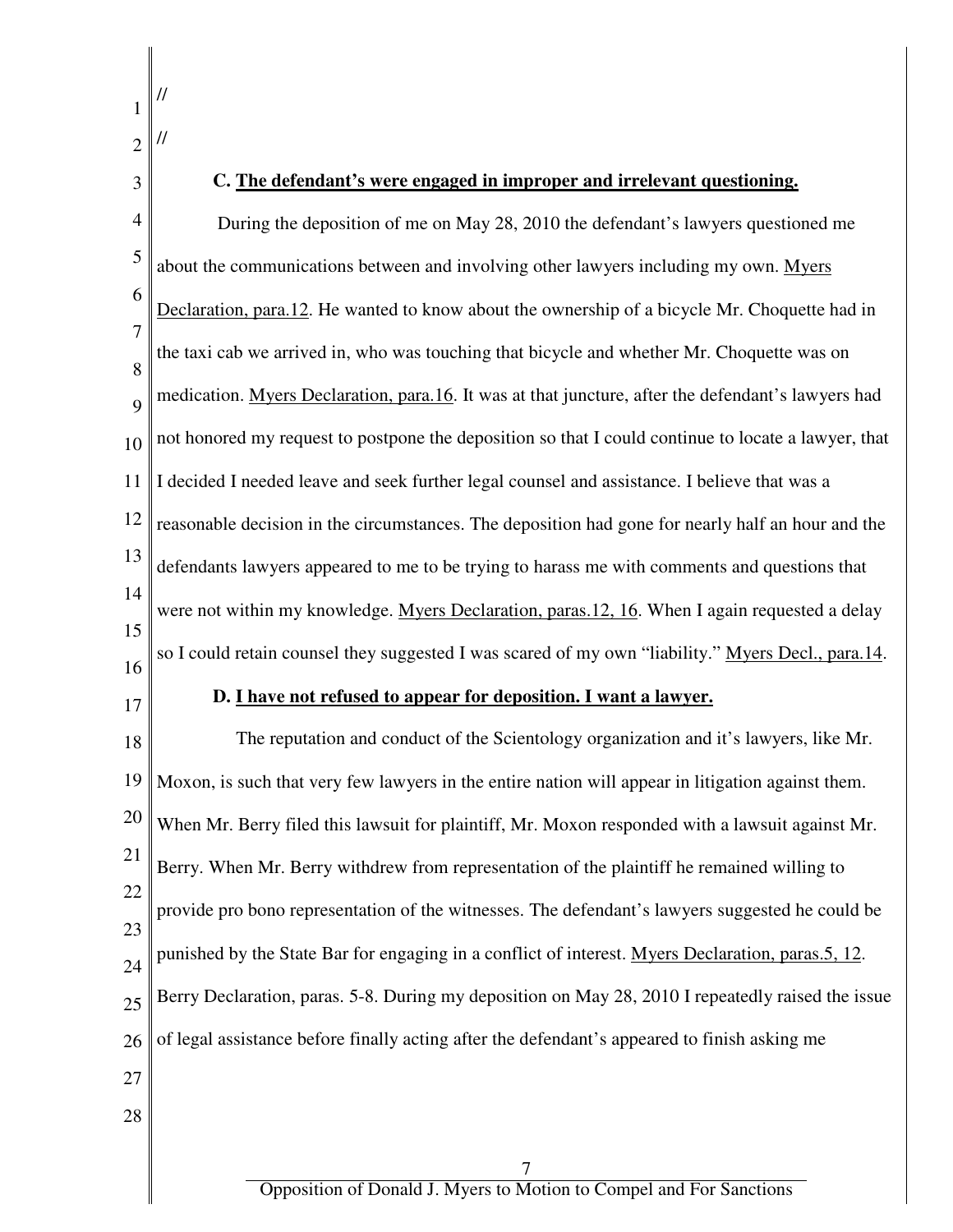questions of which I would have knowledge as opposed to speculation that may involve the plaintiff's right to privacy. Myers Declaration, paras. 10, 12, 14, 17-19, 20.

1

2

3 4 5 6 7 8 9 10 11 12 13 14 15 16 17 18 19 In addition, I have previously produced all of the things that were requested of me and this amounted to 27 gigabytes of digital material and answered questions about these. Myers Declaration, paras.6, 13. The defendant's did send me "what they call a meet and confer letter" but that did not provide me with the opportunity to obtain legal representation and the defendant's lawyers advised me that even if I turned up without a lawyer they would still be seeking thousands of dollars against me for what they claimed was my "liability" to date. Myers Decl., para.20, 8, 10. However, their claim is not correct. The transcript of the half hour deposition on May 28, 2010 demonstrates that I answered all questions relating to my knowledge of the various videos I received and how and why I edited them. Mr. Moxon then proceeded to ask me things that I did not know, such as what other lawyers might pay Mr. Berry, what medication (s) Mr. Choquette might be taking, and why he might have been riding a bicycle. Myers Declaration, paras.11-19. It is reasonable to conclude from the questions Mr. Moxon asked of me, and when he asked them of me, that the defendant's had finished their questions about anything relevant to the lawsuit before they asked the series of questions that caused me to further seek and insist upon the assistance of counsel. Myers Declaration, paras.11-19.

20 21 22 23 24 25 26 27 28 Mr. Moxon has not argued or demonstrated that anything he asked of me had not been answered adequately or truthfully. Therefore, the claim that he should be awarded \$2,100.00 of money I do not have (and can never save as things now stand) for "the time [Mr. Moxon] incurred related to my deposition." Moxon Decl., p.2:4-6. Had Mr. Cantrell been willing not to make this motion for his time and costs incurred, in making the motion then there would have been a basis for resolving the "meet and confer" demands of Mr. Cantrell. However, since he refused to drop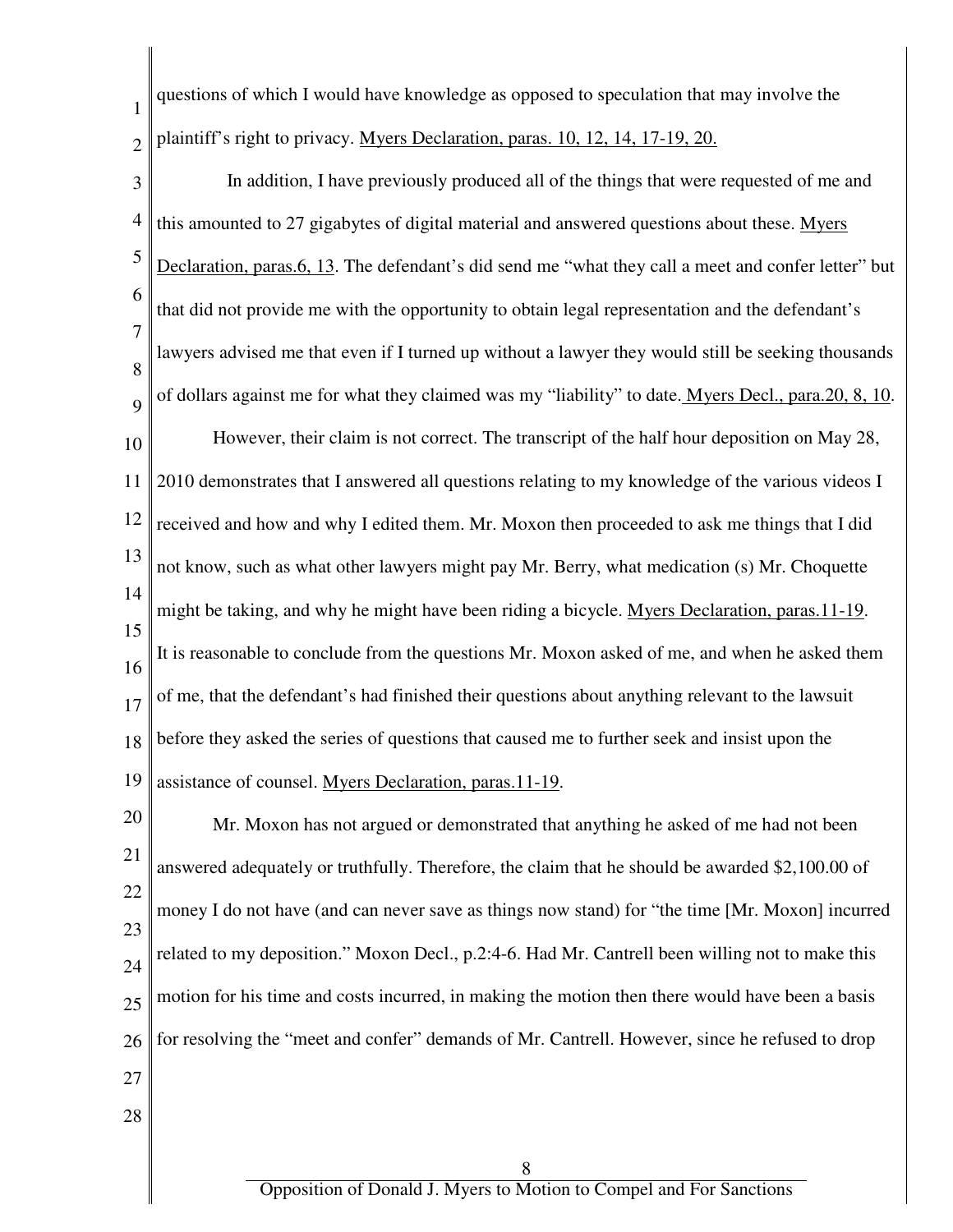1 2 3 his demand that he be paid for later going to the court to get an order that he be paid for getting the order left me no option but to seek this courts intervention. Myers Declaration, paras.7, 8, 10, 23. //

4

## **E. I am indigent and cannot afford to pay either a lawyer or the sanctions demanded.**

5 6 7 8 9 10 11 12 13 14 I have been unemployed for over ten months now and I have no immediate prospects for employment. I work in the Hollywood post-production film industry which is severely depressed. My job occurs at the end of a film production. This means the rest of the entertainment economy must recover before I am employed. I have high medical expenses, no income and few assets. I am barely able to afford my housing, food, medication and public transport. I am totally unable to afford to pay any of the amount of money that Mr. Moxon and Mr. Cantrell have been demanding of me irrespective of whether I can find a lawyer and resume a proper deposition. I respectfully request the Court not to make an order that will drive me out of my home and into the streets because of law suit I did not file and have no part of. Myers Declaration, pares. 9 and 25.

- 15
- 16

#### **F. The defendant's request for sanctions should be denied.**

17 18 19 20 21 22 23 24 25 In all of the circumstances, I submit that I have acted reasonably and in good faith. I need the court's assistance to move beyond the Scientology financial demands that would destroy me. Myers Declaration, paras. 9, 25. It appears that Mr. Moxon has done his best to cause me the greatest possible inconvenience and expense in connection with a case in which I have little direct involvement. Myers Declaration, paras. 3, 7-10, 21, 23-25. If Mr. Berry or some other attorney can be assured and agree to represent me in deposition (preferably pro bono), and if my deposition is to be resumed, I request that it be taken at one of Mr. Moxon's offices near my residence, or at some other address in that general locale. Myers Declaration, paras.7-10.

26

# **IV. CONCLUSION**

27 28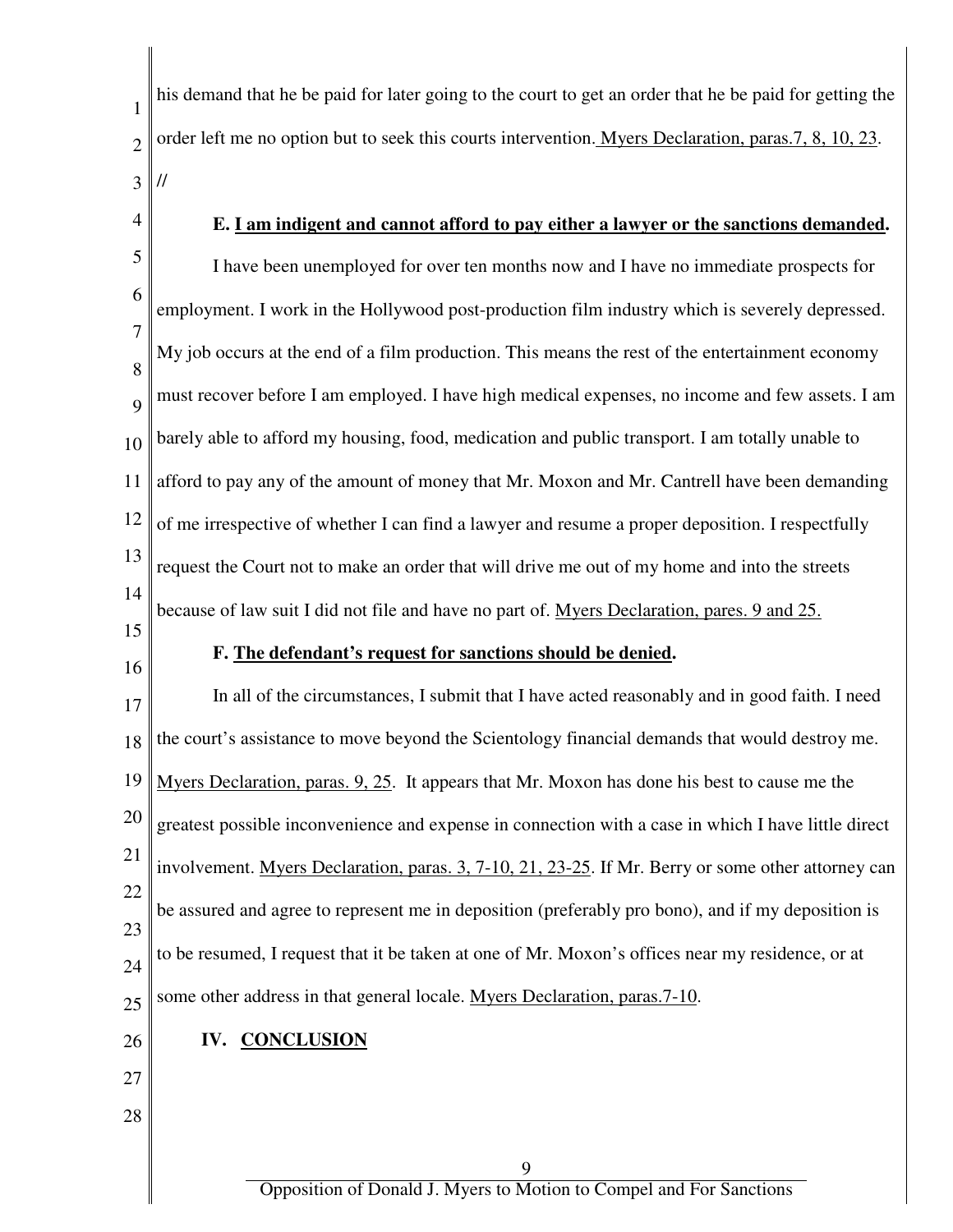| 1              | For the foregoing reasons, the defendant's motion for monetary sanctions should be                   |
|----------------|------------------------------------------------------------------------------------------------------|
| $\overline{2}$ | denied.                                                                                              |
| 3              | Dated: August 9, 2010.<br>Respectfully submitted,                                                    |
| 4              |                                                                                                      |
| 5              | Donald J. Myers                                                                                      |
| 6              |                                                                                                      |
|                |                                                                                                      |
| 8              | <u>DECLARATION OF DONALD J. MYERS</u>                                                                |
| 9              | I, DONALD J. MYERS, declare and state as follows:                                                    |
| 10             | 1.<br>I reside in the City of West Hollywood, County of Los Angeles, State of California.            |
| 11             | I am not a party to the proceedings herein. I have personal knowledge of the matters set forth       |
| 12             | herein and, if called upon to do so, I believe that I could and would competently testify thereto.   |
| 13             | 2.<br>This declaration is filed in support of opposition to the motion to compel my                  |
| 14<br>15       | deposition and for sanctions filed by the attorneys for the defendants herein.                       |
| 16             | 3.<br>I was not present when the plaintiff Francois Choquette was allegedly attacked and             |
| 17             | wrongfully arrested at a first amendment protest against Scientology crime and abuse that was        |
| 18             | held outside Scientology's "GOLD BASE" at Gilman Hot Springs near Hemet, California.                 |
| 19             | However, I often participate in such protests against alleged Scientology related crimes, civil      |
| 20             | rights abuses, and human rights abuses, and in that connection I maintain an Internet website and    |
| 21<br>22       | archive at http://www.angrygaypope.com. Subsequent to the protest, attack and arrest that            |
| 23             | prompted this lawsuit, I received digital copies of a number of different videos that were taken of  |
| 24             | the events involved. I edited these tapes and posted the edited version to my website where it has   |
| 25             | remained and where it has received global attention. In the instant moving papers, I have read the   |
| 26             | extract of Mr. Choquette's deposition where he testifies that the webcast video is an edited version |
| 27             | and not the original video.                                                                          |
| 28             |                                                                                                      |
|                | 10                                                                                                   |

 $\mathsf I$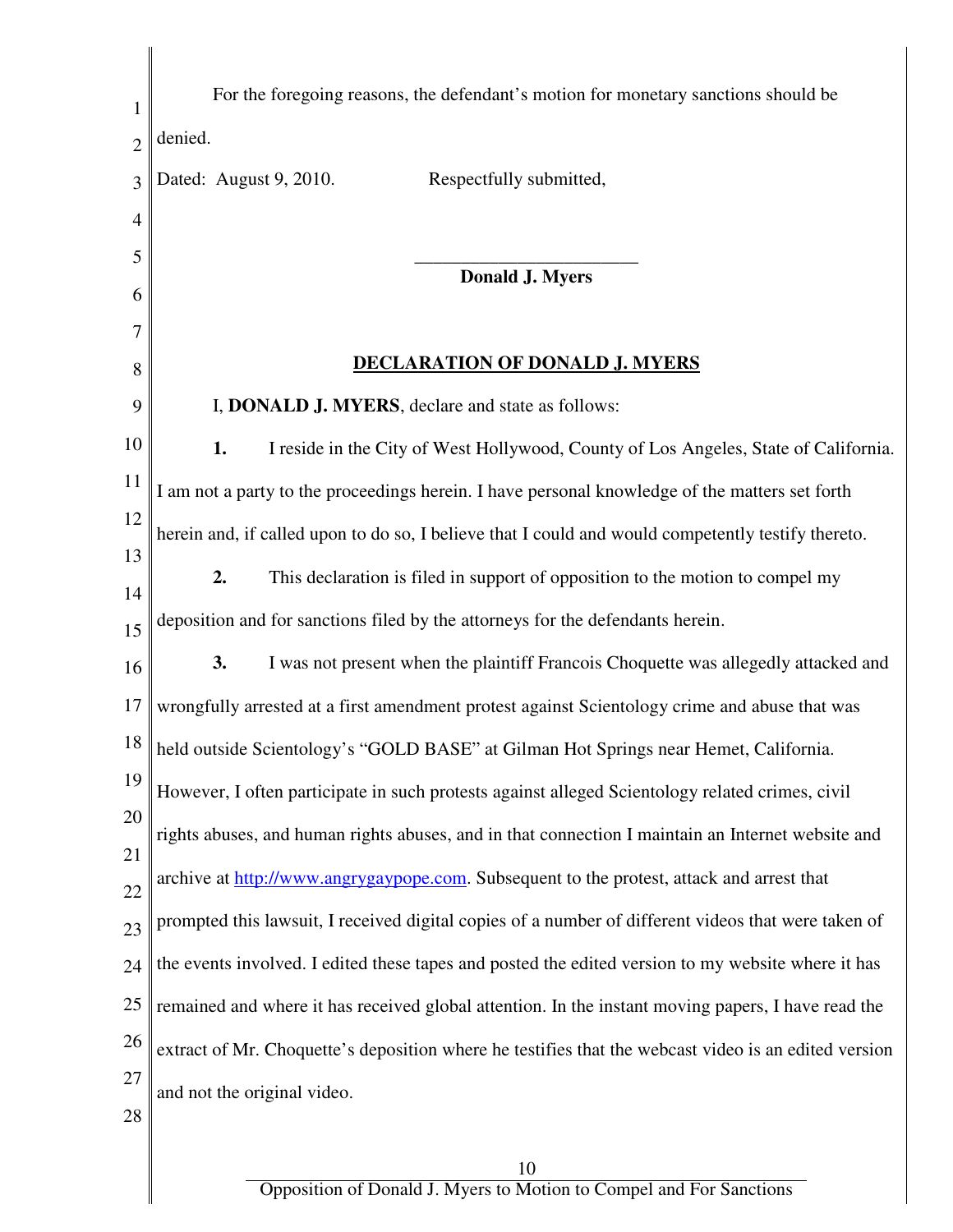1 2 3 4 5 6 **4.** From personal experience and observation, the permanent security cameras maintained by defendants at their "Gold Base" monitor the entire facility and associated intersecting Highway 79. They will probably provided the most extensive and comprehensive camera footage of the events in issue. I am not aware of any of that camera footage being produced by the defendants herein. Certainly, and to the best of my knowledge, I have not seen any such camera footage produced by the defendants.

7

8 9 10 11 12 **5.** Initially, my regular attorney Graham Berry was willing to actually represent me and some of the other witnesses being deposed herein. However, I am informed and believed that earlier this year Mr. Moxon and Mr. Cantrell raised the suggestion that he could be reported to the State Bar for an alleged conflict of interest in representing we witnesses in a case where he had previously represented the plaintiff (until Mr. Moxon filed a personal lawsuit against Mr. Berry).

- 13 14 15 16 17 18 19 20 21 **6.** While Mr. Berry was representing me I had agreed to provide all relevant and unobjectionable documents and digital evidence that was responsive to a subpoena duces tecum to testify at deposition. In this regard, in late April I arranged for the delivery to Defendant's attorney David Cantrell of a portable external computer hard drive containing at least 27 gb of videos, photos and other information. At the time, my deposition had been scheduled for April 28, 2010 but defense counsel David Cantrell, Esq. postponed it to sometime in May because of the "large volume of data" I was producing in advance of the deposition. Mr. Cantrell then sent me a new deposition notice for May 28, 2010. See Moving defendant's Exhibits E-G.
- 22 23 24 25 26 27 28 **7.** Upon information and belief, Mr. Moxon has at least two offices. His official office is located at 3055 Wilshire Boulevard, Suite 900, Los Angeles, CA 90010 which is a mere 5.7 miles from my residence, according to Google maps. Mr. Moxon's unofficial office is located within the Church of Scientology Office of Special Affairs at 6331 Hollywood Boulevard, Hollywood, California, which, according to Google maps, is a mere 3.7 miles from my residence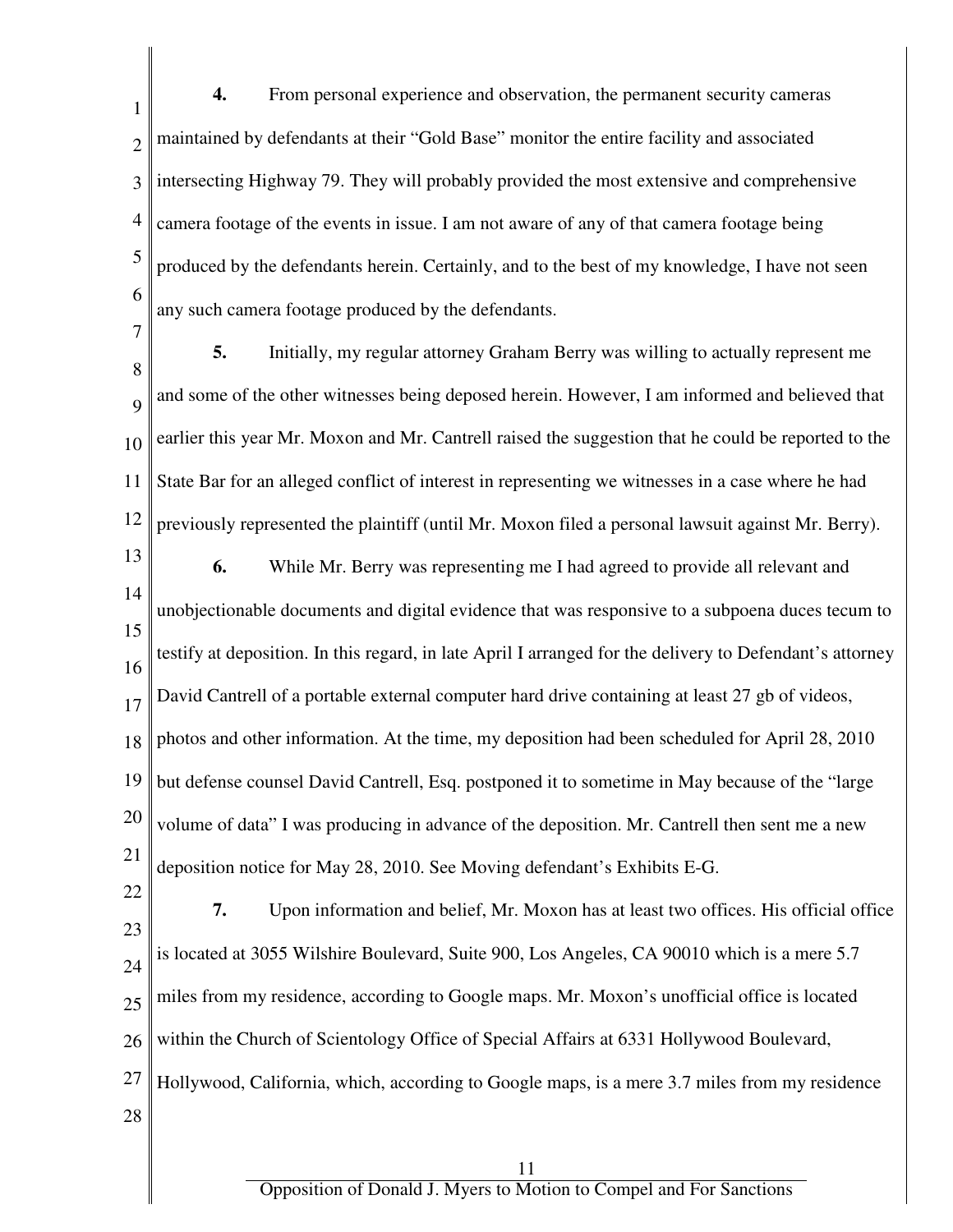1 2 3 4 in West Hollywood, CA. Because of my personal preference and economic circumstances, I do not have a vehicle and Mr. Moxon either knows this or ought to know this from the surveillance reports of his private investigators and various covert Church of Scientology Office of Special Affairs "Intelligence Officers."

5 6 7 8 9 10 11 12 13 **8.** Although my residence and Mr. Moxon's office (s) are only a few miles apart in Los Angeles County, Mr. Moxon's deposition notice has required me (and him) to travel over 65 miles to the City of Riverside in Riverside County. That journey requires me to travel by bus or subway from West Hollywood to Union Station in downtown Los Angeles (which can take one to one and one half hours) and then to wait for a train to Riverside which can take over two hours in travel time. Accordingly, it takes me the best part of half a day just to travel each way to the fartherest possible deposition location that Mr. Moxon could have chosen. See Moving Defendant's Exhibit I.

14

15 16 17 18 19 20 21 22 23 24 25 **9.** Around this time I also became aware of some of the reports of what had been happening at the depositions of other witnesses who were being represented by an attorney. Mr. Berry has always represented me pro bono and I cannot afford legal counsel because, among other things, I have been unemployed since October 2008 and I survive upon unemployment relief payments of \$450 per week. I have no significant savings or assets. I suffer medical complications and have high prescription drug expenses. When I am employed it is in post-production end of the Hollywood film industry. There has been a major decline in Hollywood film production and I have no immediate or foreseeable employment prospects. Accordingly, I wanted to at the very least take my own videotape of the deposition testimony. Defense lawyers Mr. Moxon and Mr. Cantrell refused to allow me to do this. See Moving Defendant's Exhibit E.

26 27 28 **10.** On May 28, 2010, I spent the morning and early afternoon traveling from the City of Los Angeles to the City of Riverside to attend the deposition I had been advised of and to tell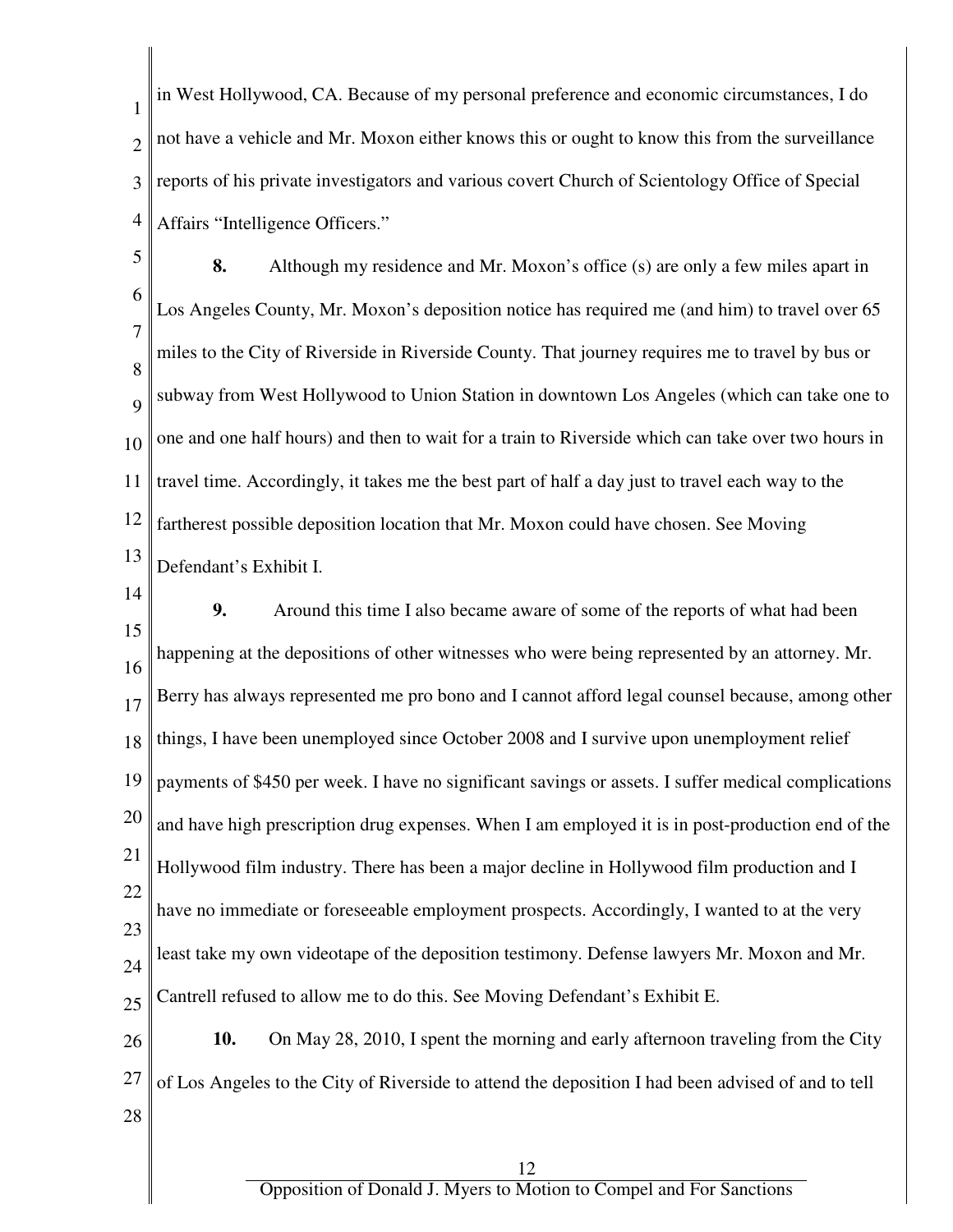1 2 3 4 5 the lawyers at that time that I did not wish to proceed without the assistance of a lawyer. When I walked into the deposition room the questioning of me began so quickly that it was a few minutes before I was able to explain that I did not want to answer further questions without the benefit of counsel and that I was having difficulty in finding a lawyer who would represent me in a case involving the Church of Scientology or Mr. Moxon.

6 7

8

9

10

**11.** Referring the reader to Exhibit J of Defendant's Exhibits in Support of Motion, etc., at pages 9:9- 10:25, after Mr. Moxon asked me if I was "under the influence of any medication," I informed him that I did not want to proceed further without the assistance of a lawyer and I explained why I was having difficulty in finding one. Mr. Moxon then asked me if

11 12 he could proceed with some further questioning about "a few preliminary matters," and I said "yes."

13 14 15 16 17 **12.** Mr. Moxon then asked me a number of questions about by communications with attorneys Graham Berry and Barry Van Sickle, other lawyers Mr. Berry might handle cases with, and whether another lawyer might be paying Mr. Berry. Defendant's Exhibits in Support of Motion, etc., at pages 11:15- 15:10.

18 19 20 21 22 **13.** Mr. Moxon then proceeded to ask me a lot of questions about the video tapes I have received from people who were present when Mr. Choquette was attacked and arrested, how and why I had produced an edited version of the various other tapes for the Internet and what I did the videotapes I had received and used for the purpose of the edited Internet version. Defendant's Exhibits in Support of Motion, etc., at pages 15:16- 26:14.

23

24 25 26 27 28 **14.** At this point, the transcript indicates that Mr. Moxon had been questioning me for 25 minutes and had ceased questioning me regarding the videotapes I had received and edited. I then reasserted my wish not to proceed any further without an attorney and Mr. Moxon then suggested that I was afraid of "some liability to [me]." I never refused to testify at all. I just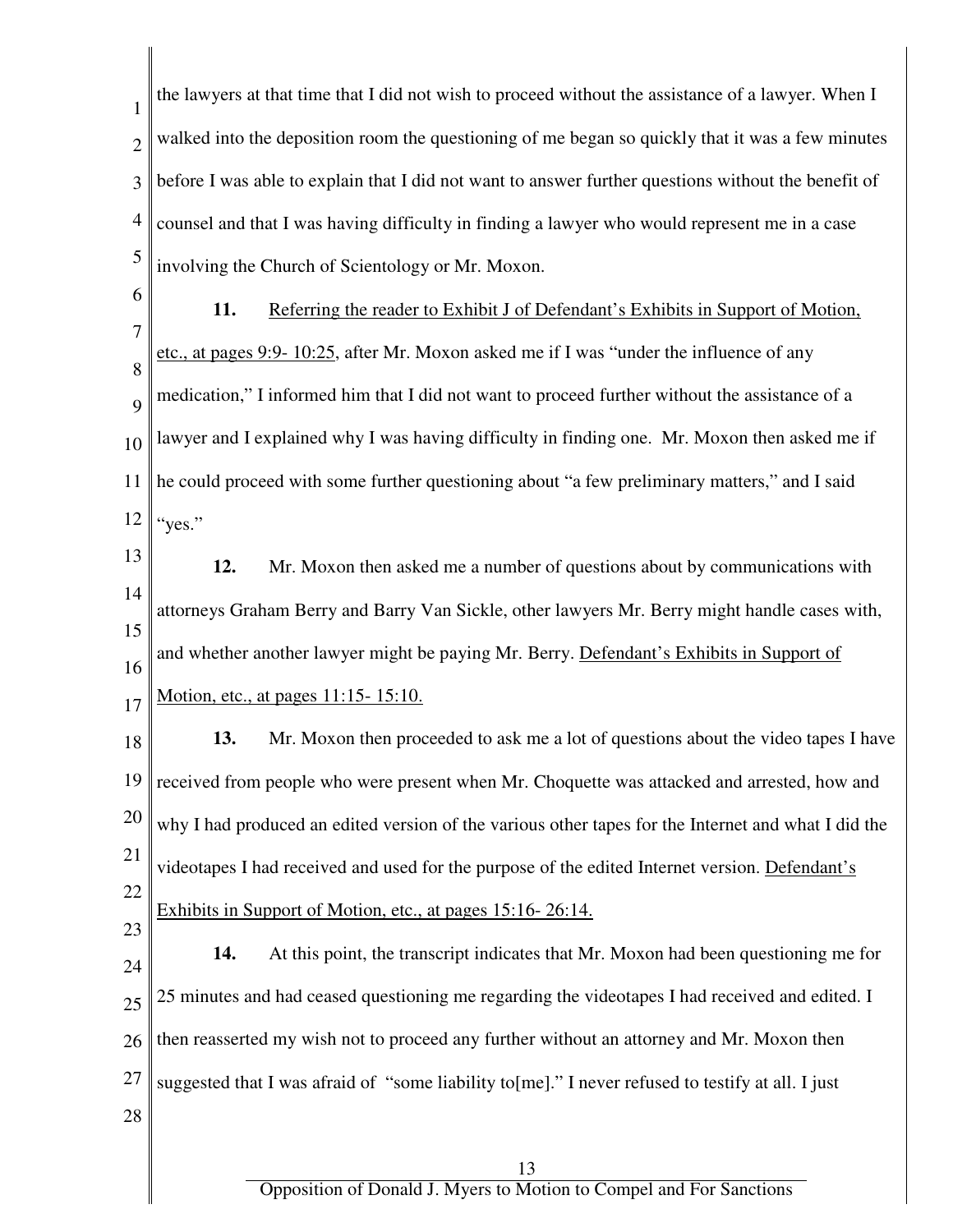| $\mathbf{1}$   | requested an opportunity to find an attorney willing to represent me in this particular case before |
|----------------|-----------------------------------------------------------------------------------------------------|
| $\overline{2}$ | giving my testimony. Defendant's Exhibits in Support of Motion, etc., at pages 26:15-23.            |
| 3              | 15.<br>Mr. Moxon said he would move to compel my testimony and that he had hired a                  |
| $\overline{4}$ | court reporter and videographer. Defendant's Exhibits in Support of Motion, etc., at pages 26:25-   |
| 5              | 27:7.                                                                                               |
| 6              | 16.<br>Mr. Moxon then proceeded with further deposition questions of me. He informed                |
| 7<br>8         | me that he had been watching Mr. Choquette and myself arrive at the depo by taxicab. Mr. Moxon      |
| 9              | said he had seen Mr. Choquette take a bicycle out of the trunk of the taxi. "Is that correct?"      |
| 10             | "Whose bicycle was that?" "Why did he have a bicycle in the trunk?" "Do you know if Mr.             |
| 11             | Choquette is on any medication?" etc. Defendant's Exhibits in Support of Motion, etc., at pages     |
| 12             | 27:22-28:15.                                                                                        |
| 13             | 17.<br>In all of the circumstances, especially having asserted and reasserted my wish to            |
| 14             | locate and retain counsel before being examined any further by Mr. Moxon, I informed him again      |
| 15<br>16       | that I was going to leave. Mr. Moxon appeared to me to have exhausted any relevant questioning      |
| 17             | of me and I had no personal knowledge of Mr. Choquette's medications and even if I had I would      |
| 18             | then want to consult a lawyer before responding to a question which might invade Mr.                |
| 19             | Choquette's right of privacy and Mr. Choquette did not have a lawyer at the deposition either.      |
| 20             | Defendant's Exhibits in Support of Motion, etc., at pages 28:15-29:7.                               |
| 21             | 18.<br>Mr. Moxon and Mr. Cantrell then "conclude[d] the deposition for the moment."                 |
| 22             | According to the transcript, we had been on "the record" for 27 minutes, from 2-35 p.m. until 3-02  |
| 23<br>24       | p.m. Defendant's Exhibits in Support of Motion, etc., at pages 4:8 and 29:15.                       |
| 25             | 19.<br>Although I did not have the benefit of legal counsel at the time, I believe that the         |
| 26             | actions I took, and the manner in which I took them, were objectively reasonable in those           |
| 27             | circumstances.                                                                                      |
| 28             |                                                                                                     |
|                | 14                                                                                                  |
|                | Opposition of Donald J. Myers to Motion to Compel and For Sanctions                                 |

 $\overline{\phantom{a}}$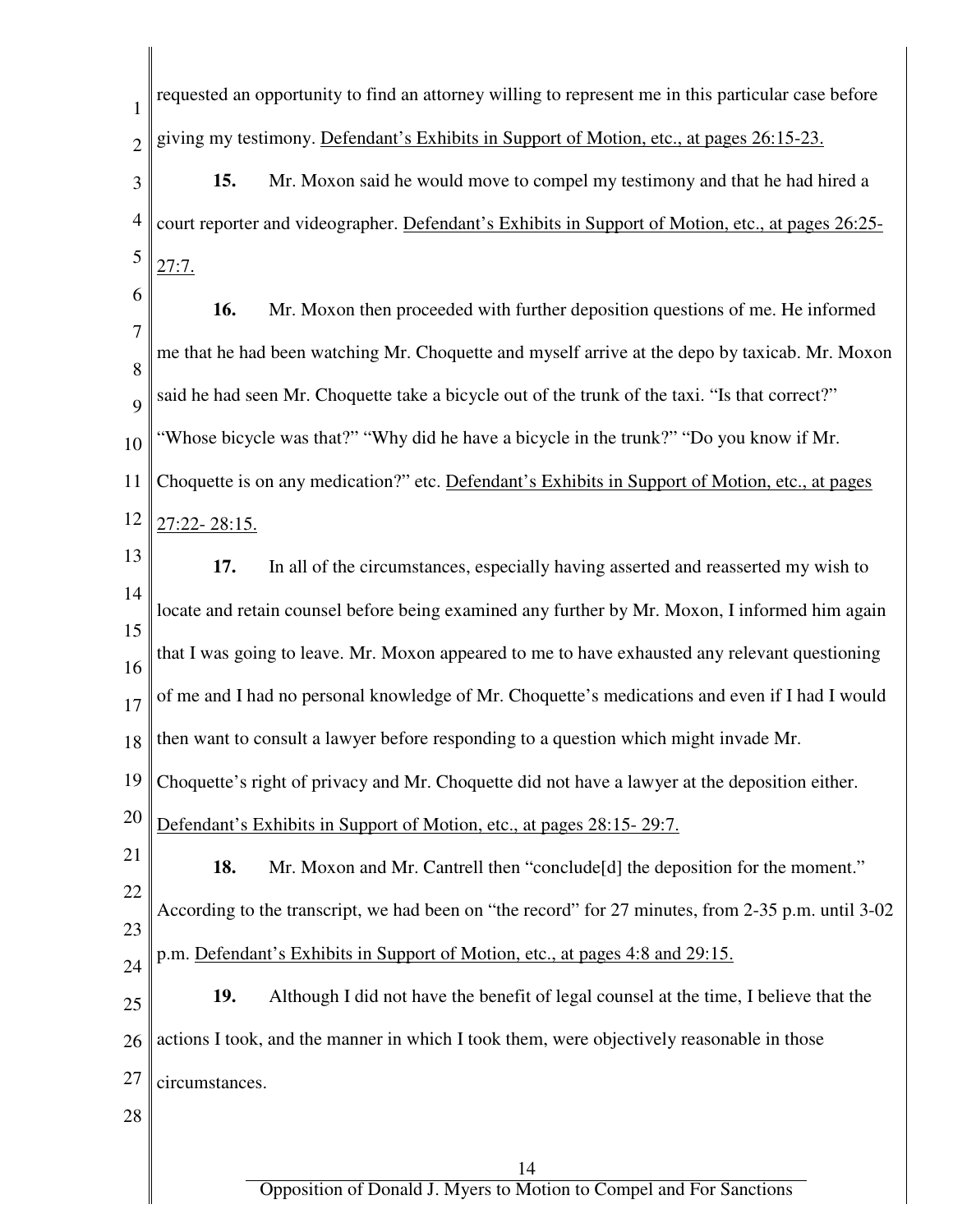| $\mathbf{1}$             | 20.<br>At no time have I refused to provide documents and videos, etc. to the defendants               |
|--------------------------|--------------------------------------------------------------------------------------------------------|
| $\overline{2}$           | in this case. As stated in paragraph 6 above, during the third week of April I delivered about 27      |
| 3                        | gigabytes of digital data to the defendant's counsel including emails, photographs and videos          |
| $\overline{\mathcal{A}}$ | demanded by them but in large part having little or nothing to do with this particular law suit.       |
| 5                        | During the 25 minutes of deposition of me on May 28, 2010, I answered all the questions asked of       |
| 6                        | me regarding the sources of, creation of and posting of the edited version of various videotape        |
| 7<br>8                   | footage taken at the attack and arrest of Mr. Choquette on October 26, 2008. I merely wish to have     |
| 9                        | the benefit of legal advice before I answer questions on subjects such as Mr. Choquette's              |
| 10                       | medications, the ownership of his bicycle and his reasons for riding it.                               |
| 11                       | 21.<br>I understand and believe that lawyers who take a deposition often relieve the court             |
| 12                       | reporter of a duty regarding the safekeeping of the transcript so that the transcript may be sent to   |
| 13                       | the witness for review and any revisions. Instead, Mr. Moxon required me to travel a considerable      |
| 14                       | distance to the court reporters office in order to review the transcript of my depo and sign it in the |
| 15<br>16                 | presence of a notary. This was despite my requests to have the deposition continued so I could         |
| 17                       | keep trying to obtain legal representation.                                                            |
| 18                       | 22. I have read the defendant's pending Motion to Compel which asserts that I am a                     |
| 19                       | member "of an anti-religious hate group which calls itself "Anonymous." Motion to Compel               |
| 20                       | Deposition of Donald Myers, page 3:6:8. In rebuttal of those assertions I say as follows:              |
| 21                       | A. It is my understanding that Anonymous is not "an anti-religious hate group." It opposes the         |
| 22                       | criminal conduct, civil rights abuses and human rights abuses of the Church of Scientology             |
| 23<br>24                 | as explained on the Internet website www.whyweprotest.net                                              |
| 25                       | <b>B.</b> It is also my understanding that Anonymous chooses to protest anonymously against civil      |
| 26                       | rights abuses because of the Church of Scientology's reputation for hunting down and                   |
| 27                       | harassing its critics with private investigators, lawyers and lawsuits. The exercise of my             |
| 28                       |                                                                                                        |
|                          | 15                                                                                                     |
|                          | Opposition of Donald J. Myers to Motion to Compel and For Sanctions                                    |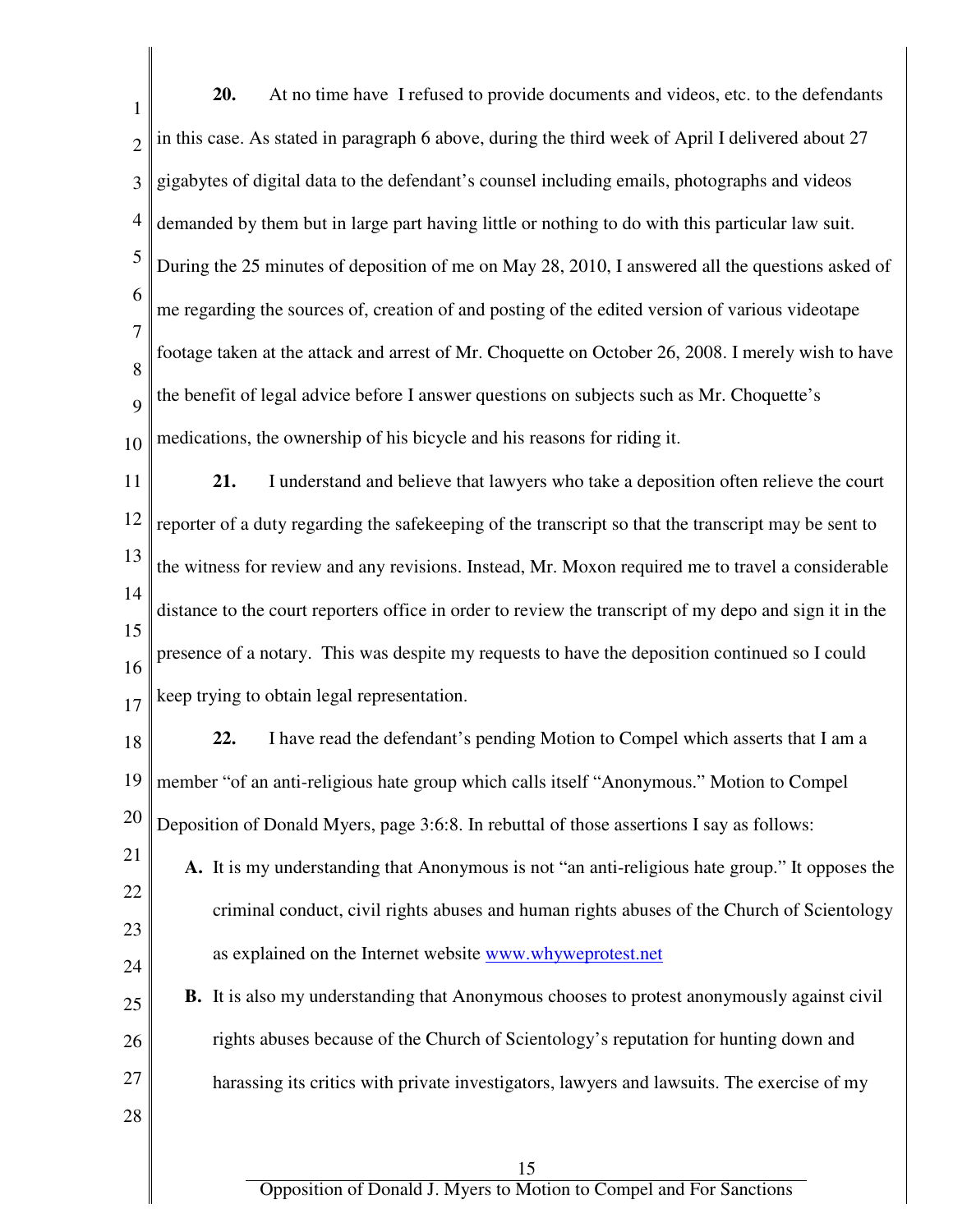| 1              | freedom of speech and other first amendment rights have attacked by civil and criminal               |
|----------------|------------------------------------------------------------------------------------------------------|
| $\overline{2}$ | law suits where Mr. Moxon has been involved on behalf of the Church of Scientology's                 |
| 3              | Department 20 (OSA).                                                                                 |
| 4              | C. I also understand that the Anonymous protests have no leaders or membership although I            |
| 5              | have observed Mr. Moxon and numerous private investigators trying to follow and                      |
| 6              | ascertain the identities, addresses and employment of the protestors. Indeed, I am informed          |
| 7<br>8         | and believe that the Defendants herein are even deposing the owner of the business which             |
| 9              | printed the plaintiff's protest signs that he has used when protesting Church of Scientology         |
| 10             | abuses.                                                                                              |
| 11             | <b>D.</b> I am informed and believe that the only documented violence at any of the global           |
| 12             | Anonymous protests against Scientology crime and abuses has been by scientologists                   |
| 13             | against the protestors, as is the situation in the pending case before the court.                    |
| 14             | E. Although I sometimes wear a masked ball type costume mask, and I have participated in             |
| 15<br>16       | some protests by the group Anonymous, for the most part my protests against Scientology              |
| 17             | abuses (such as forced abortions, child labor, false imprisonments, batteries and assaults,          |
| 18             | and human trafficking) have been independent of the groups that refer to themselves as               |
| 19             | being associated with the Anonymous human rights movement.                                           |
| 20             | 23.<br>"The meet and confer" letter and requests that the defendant's lawyers never                  |
| 21             | offered me an opportunity to obtain a lawyer before setting a new date to resume my deposition.      |
| 22             | Instead it informed me, in effect, that whatever I did they would be seeking thousands of dollars in |
| 23<br>24       | fees and costs which I do not have. At the time I had already given them my best recollection as to  |
| 25             | the all of the questions they seemed to have for me at the time. Mr. Cantrell refused to drop his    |
| 26             | notice that he would be proceeding with a motion to have me sanctioned and for an order that I       |
| 27             | pay his fees and costs for making that motion. This was just make work to get court orders with      |
| 28             |                                                                                                      |
|                |                                                                                                      |

16

 $\mathsf I$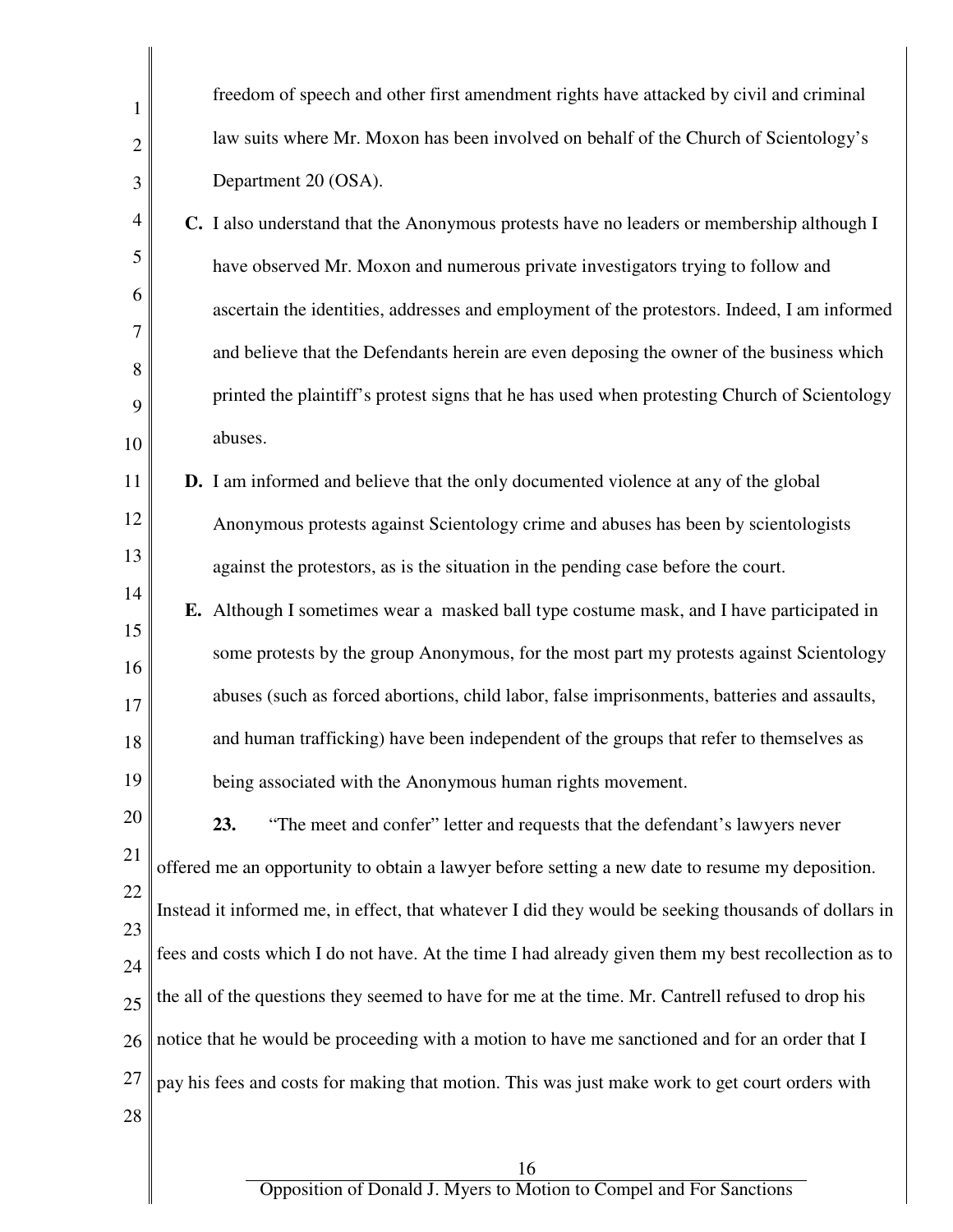1 2 3 4 which to drive me out of my residence, into the street and into bankruptcy, I reasoned. I decided that I needed the matter to come before this court so that logic and reason might prevail. Why should I be ruined financially and in other ways in connection with a law suit I did not file and for which I merely need legal counsel, in the particular circumstances of this litigation.

5 6 7 8 9 10 11 12 13 14 15 16 17 18 19 20 21 22 23 24 25 26 27 **24.** Since I first began protesting Scientology crime, abuse and other wrongful conduct, Mr. Moxon has been engaged in various attempts to have me punished for protesting against Scientology activity. He filed one request for a restraining order which my lawyer Graham Berry was successful in dismissing with what the lawyers called an "anti-SLAPP" motion. Mr. Moxon has also brought another restraining order against me, and has been involved in a criminal prosecution of me that he refers to in his motion. Indeed, the pending motion (page 4:15-16) refers to a criminal conviction for property damage. In that regard, I had been protesting at the Scientology Gold Base where we had been blasted with loud noise and water sprinklers. When the police refused to show up to enforce ordinance 884 I stepped on the flowers to force the Hemet Sheriff's station to send officers.. I was prosecuted for vandalism, plea bargained and the total penalty and costs was less than \$170.00. I have no other criminal or traffic convictions. Upon information and belief, at the same time as he has been pursuing me and whatever information I may know about the identity of other Anonymous protestors. Mr. Moxon has also been involved in efforts to prosecute and penalize a large number of other people for their involvement in protests against wrongful Scientology conduct. Mr. Moxon claims I wear a chilling mask. Actually I am usually unmasked but when I do wear a mask it is a gold Lone Ranger type party mask with a Bishop's miter hat. In my case it is part of a costume as much as a disguise since the Scientology private investigators and security guards know exactly who I am and why I am there to protest their wrongful conduct.

28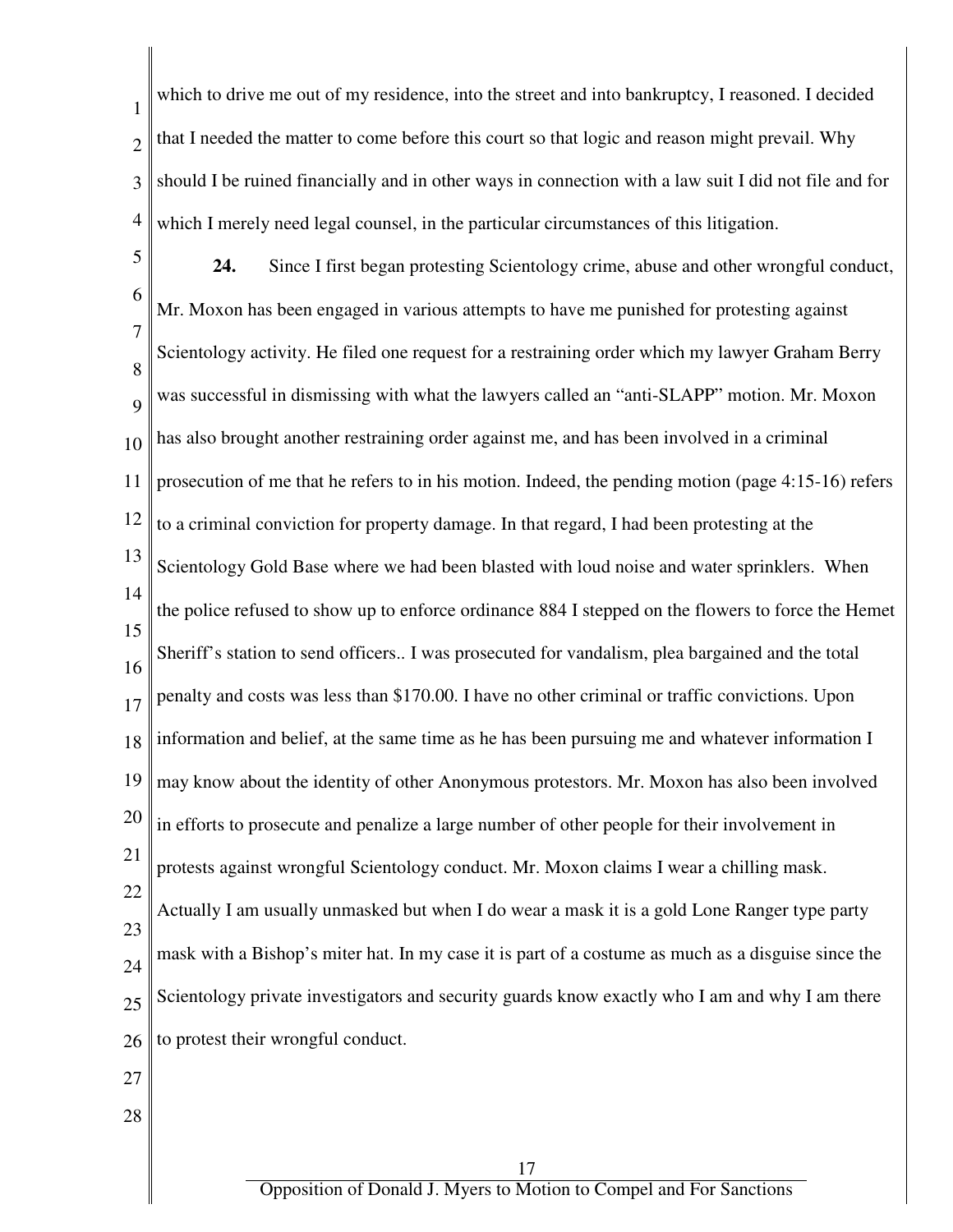| 1                   |                                                                                                      |
|---------------------|------------------------------------------------------------------------------------------------------|
| $\overline{2}$      | As explained in paragraph 9 above, I am part of the long-term unemployed in the<br>25.               |
| 3                   | Hollywood film industry which is going through a prolonged period of low and little production,      |
| $\overline{4}$      | at least as compared to the level production before the current economic client. I am barely able to |
| 5                   | afford housing, food, medication and public transport. I simply do not have any available funds to   |
| 6                   | pay the financial claims being made against me by the lawyers for the Church of Scientology and      |
| $\overline{7}$<br>8 | other related defendants in this case.                                                               |
| 9                   | I declare under penalty of perjury according to the laws of the State of California that the         |
| 10                  | foregoing is true and correct.                                                                       |
| 11                  | Executed this 8th day of August, 2010 at Los Angeles, California.                                    |
| 12                  |                                                                                                      |
| 13                  |                                                                                                      |
| 14                  | Donald J. Myers                                                                                      |
| 15                  |                                                                                                      |
| 16<br>17            |                                                                                                      |
| 18                  |                                                                                                      |
| 19                  |                                                                                                      |
| 20                  |                                                                                                      |
| 21                  |                                                                                                      |
| 22                  |                                                                                                      |
| 23                  |                                                                                                      |
| 24                  |                                                                                                      |
| 25<br>26            |                                                                                                      |
| 27                  |                                                                                                      |
| 28                  |                                                                                                      |
|                     |                                                                                                      |
|                     | 18<br>Opposition of Donald J. Myers to Motion to Compel and For Sanctions                            |
|                     |                                                                                                      |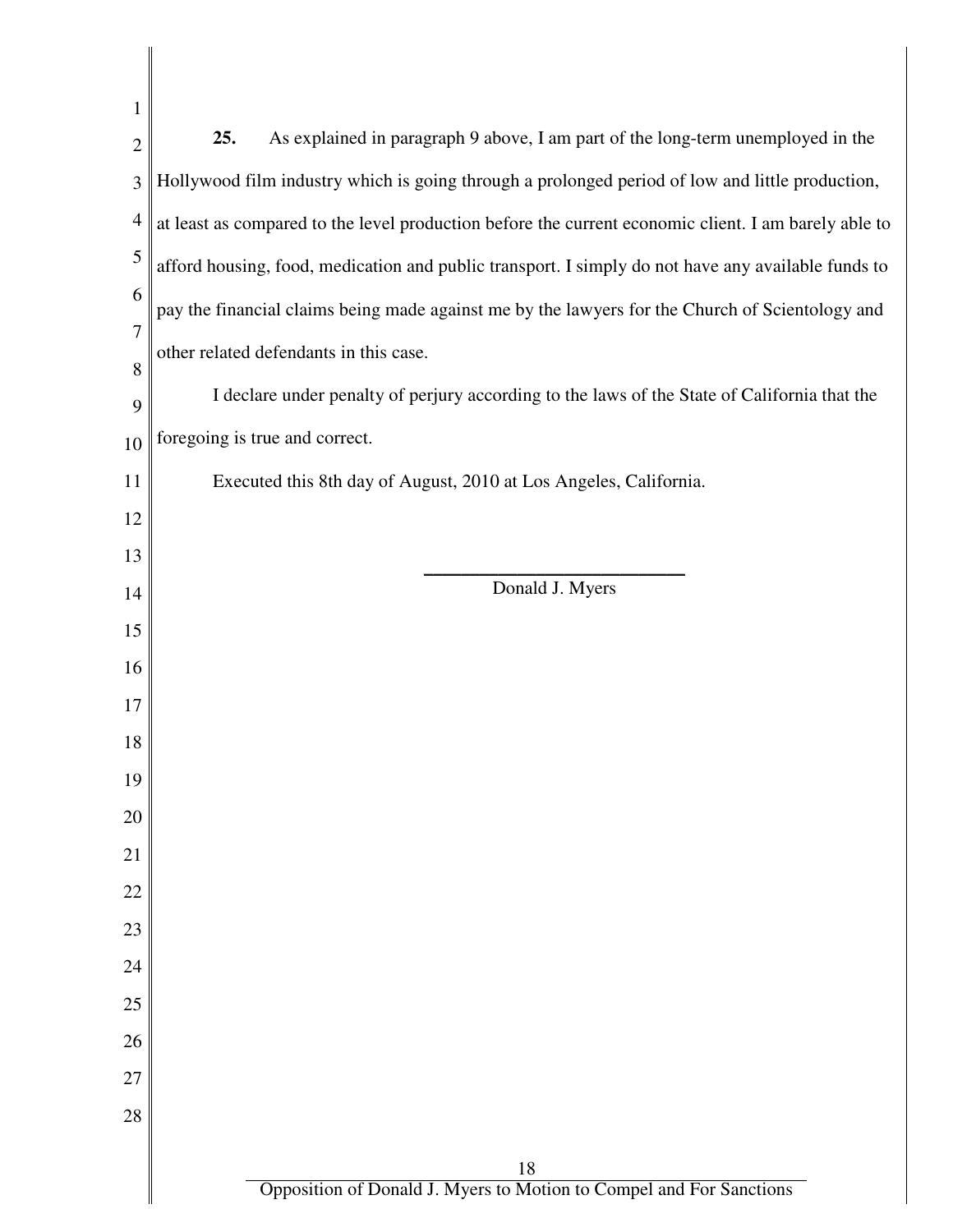1 2 3 4 5 6 7 8 9 10 11 12 13 14 15 16 17 18 19 20 21 22 23 24 25 26 27 28 19 **DECLARATION OF GRAHAM E. BERRY** I, **GRAHAM E. BERRY**, declare and state as follows: **1.** I am an attorney duly admitted to practice before all of the courts of the States of California. I have personal knowledge of the matters set forth herein and, if called upon to do so, I believe that I could and would competently testify thereto. **2.** I was formerly counsel of record for the plaintiff herein. Due to disagreements the plaintiff agreed to substitute me out of this litigation. **3.** In their pending Motion to Compel, the Defendants imply that the plaintiff withheld evidence during the time I represented him. This is absolutely denied. To the best of my knowledge and recollection, the Internet video that was edited and posted by Donald J. Myers was only one of a number of videos, including the sources of the edited videos, that were turned over to defendants during my relatively brief involvement in this case. Defendants create a misleading impression when they omit mention of all the copies of source videos that were produced in the same condition as received. **4.** Upon information and belief, Defendant's have an expensive and extensive audio-visual surveillance system at and around the location of the October 26, 2008 attack and arrest. These include cameras visible upon rooftops, fence tops, pole tops, street level, etc. From my own personal observations these many cameras at Scientology's "Gold Base" vastly exceed any cameras that the plaintiff and other protestors had. From my own understanding of Scientology retention policies, the film and video tape from these many cameras and microphones will be in the custody of officials from Scientology's Department 20 (the Office of Special Affairs). **5.** At the time I ceased being counsel of record herein, and upon information and belief, the plaintiff was seeking successor representation from a relatively young Riverside attorney, Jeff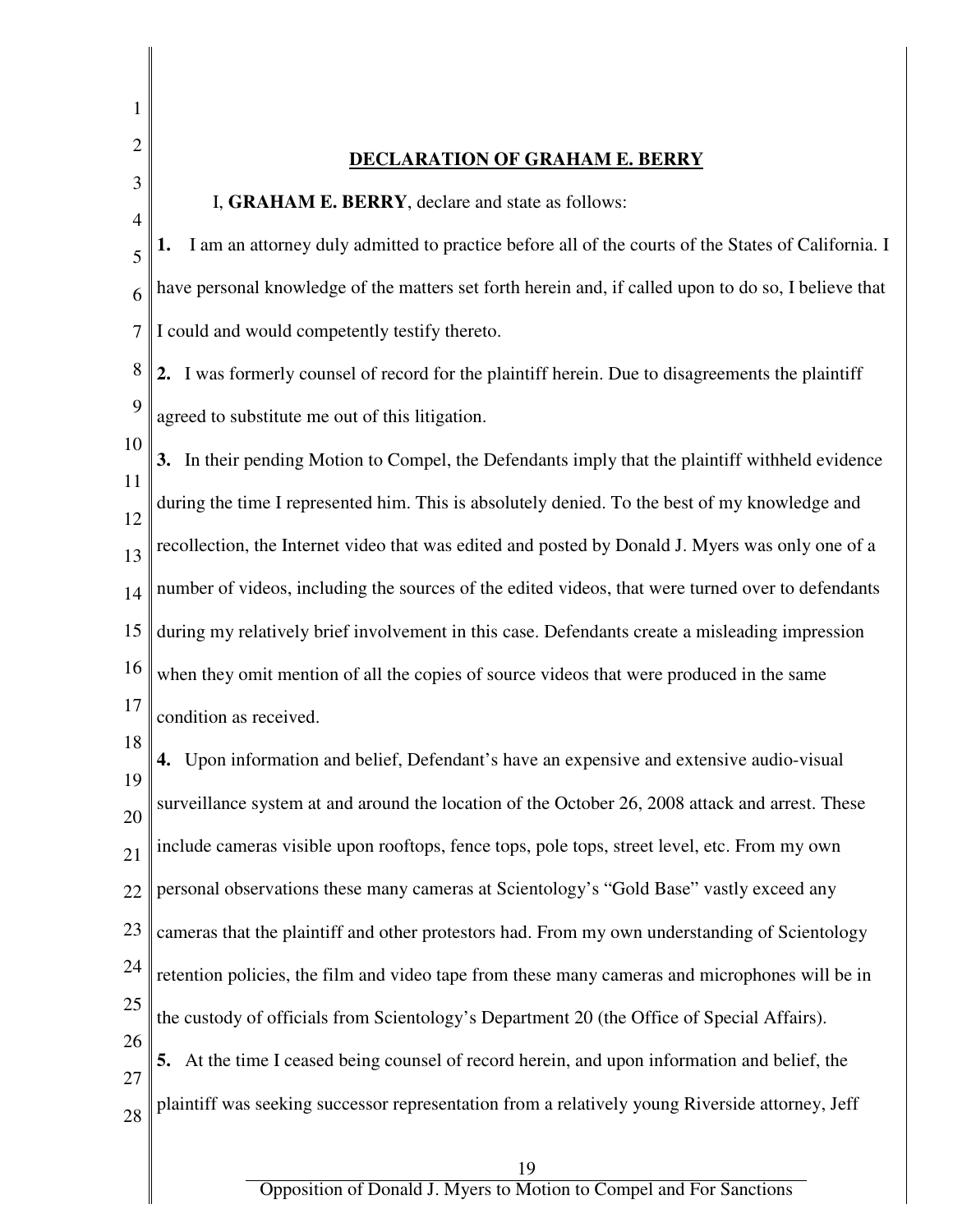| $\mathbf{1}$             | Boyd. My understanding was that Mr. Jeff Boyd had expressed serious interest in handling the          |
|--------------------------|-------------------------------------------------------------------------------------------------------|
| $\overline{2}$           | plaintiff's case. Mr. Jeff Boyd's father is John Boyd, Esq. who is also an attorney practicing in     |
| 3                        | Riverside County, California. I have been informed that after it became known to defense counsel      |
| $\overline{\mathcal{A}}$ | that the Plaintiff was discussing potential representation by Mr. Jeff Boyd, defense counsel          |
| 5                        | Kendrick L. Moxon, Esq. communicated with Mr. Jeff Boyd's father and discussed the son's              |
| 6                        | potential representation of the plaintiff against the Church of Scientology related defendants.       |
| 7<br>8                   | Again, upon information and belief, Mr. John Boyd had provided legal representation to the            |
| 9                        | Church of Scientology's "GOLD BASE" at Gilman Hot Springs, CA which is the location of the            |
| 10                       | assault and battery being alleged by the plaintiff.                                                   |
| 11                       | 6. Relatively recently, and in connection with an unrelated matter, I have been providing             |
| 12                       | representation in an administrative appeal where John Boyd, Esq. has been appointed as the            |
| 13                       | hearing officer. Because of Mr. Moxon's past record regarding interference in unrelated matters I     |
| 14<br>15                 | was handling, I raised the reports with Mr. Boyd senior. He confirmed that he and his firm had        |
| 16                       | handled a matter for the Church of Scientology, that Mr. Moxon had made a telephone call to him       |
| 17                       | regarding the Choquette case, but that he (Mr. Boyd senior) had done nothing to influence any         |
|                          | 18 decision not to represent Mr. Choquette that may or may not have been made by his son Jeff         |
| 19                       | Boyd, Esq.                                                                                            |
| 20                       | 7. Thereafter I agreed to provide representation to various of the witnesses that defendants were     |
| 21                       | noticing, such as Patricia Curtis, Drew Margolis and Donald J. Myers. However, during a               |
| 22                       | telephone conference regarding deposition scheduling, defense counsel Mr. Moxon and Mr.               |
| 23<br>24                 | Cantrell raised the suggestion that I would be engaging in a potential or actual conflict of interest |
| 25                       | by representing these witnesses in a case where I had withdrawn as counsel for plaintiff. I have      |
| 26                       | been counsel of record in about 20 cases involving the Church of Scientology International or its     |
| 27                       | affiliates and/or associates. They have often been represented by Mr. Moxon and both he and they      |
| 28                       |                                                                                                       |
|                          | 20                                                                                                    |

 $\Big\|$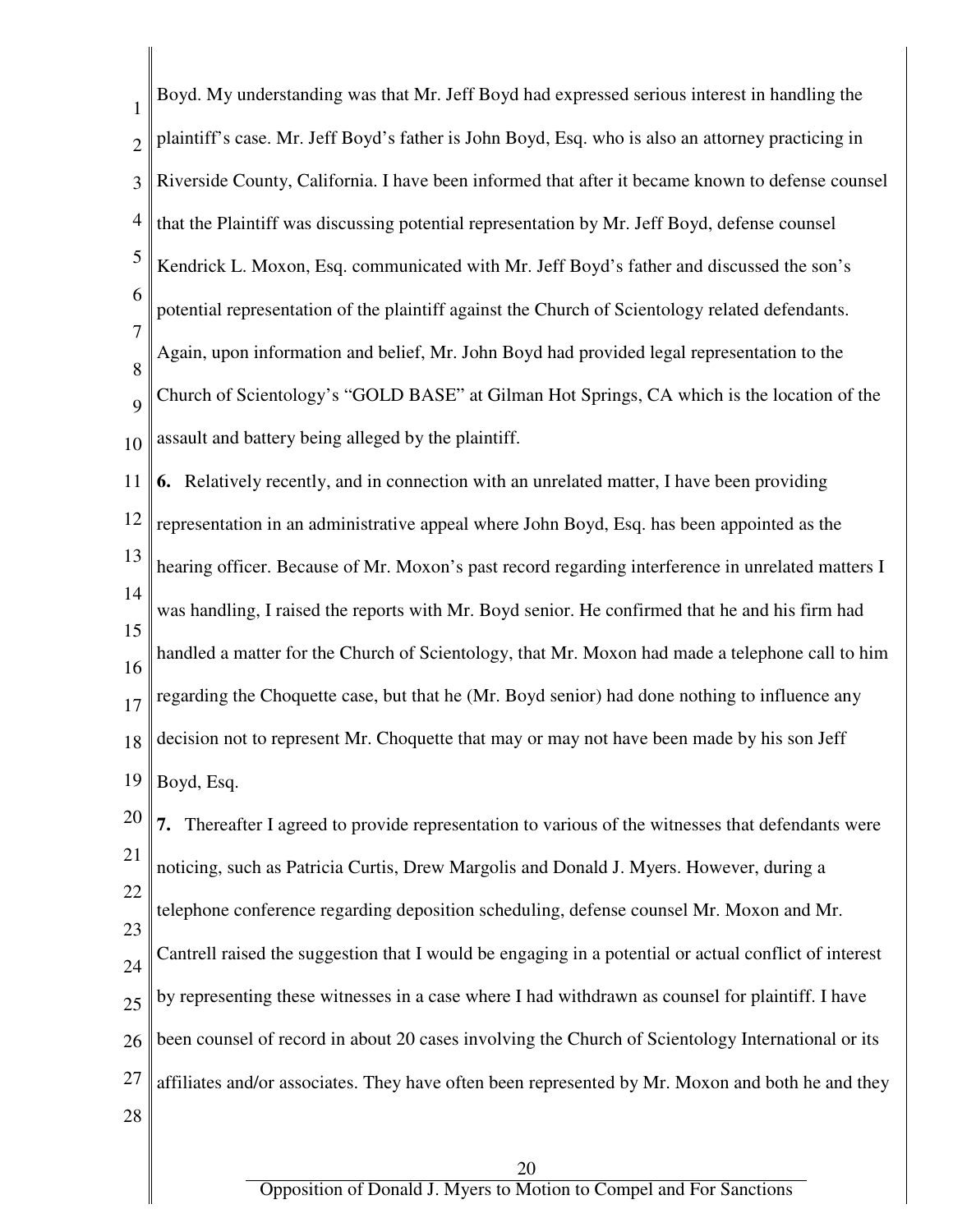| $\mathbf{1}$   | have filed at least ten different state bar complaints against me, all but one dismissed; and that one |
|----------------|--------------------------------------------------------------------------------------------------------|
| $\overline{2}$ | was largely based upon demonstrable perjury, blackmail and bribery. Accordingly, irrespective of       |
| 3              | the lack of merit in defense counsel's suggestions, in these circumstances I felt it wiser not to      |
| 4              | proceed with further representation. However, I have provided some assistance to Mr. Myers in          |
| 5              | connection with the preparation of his papers in opposition to the pending motion.                     |
| 6              | 8. I have indicated to all parties that I would be willing to become re-involved in this in order to   |
| 7              | try and get this case settled. Although the plaintiff was appreciative defense counsel did not want    |
| 8              | me being involved merely to get the case settled. They apparently have the benefit of an insurance     |
| 9<br>10        | policy and I am informed and believe that they have noticed over 25 different depositions in           |
| 11             | various states and in another country. Apparently the insurance policy provides for costs of           |
| 12             | defense. I am not aware of a copy of the relevant insurance policy (s) being provided to Mr.           |
| 13             | Choquette by defendant's counsel.                                                                      |
| 14             | I declare under penalty of perjury according to the laws of the State of California that the           |
| 15             |                                                                                                        |
| 16             | foregoing is true and correct.                                                                         |
| 17             | Executed this 8th day of August, 2010 at Los Angeles, California.                                      |
| 18             |                                                                                                        |
| 19             | Graham E. Berry                                                                                        |
| 20             |                                                                                                        |
| 21             |                                                                                                        |
| 22             |                                                                                                        |
| 23             |                                                                                                        |
| 24             |                                                                                                        |
| 25             |                                                                                                        |
| 26             |                                                                                                        |
| 27             |                                                                                                        |
| 28             |                                                                                                        |
|                | 21                                                                                                     |
|                | Opposition of Donald J. Myers to Motion to Compel and For Sanctions                                    |